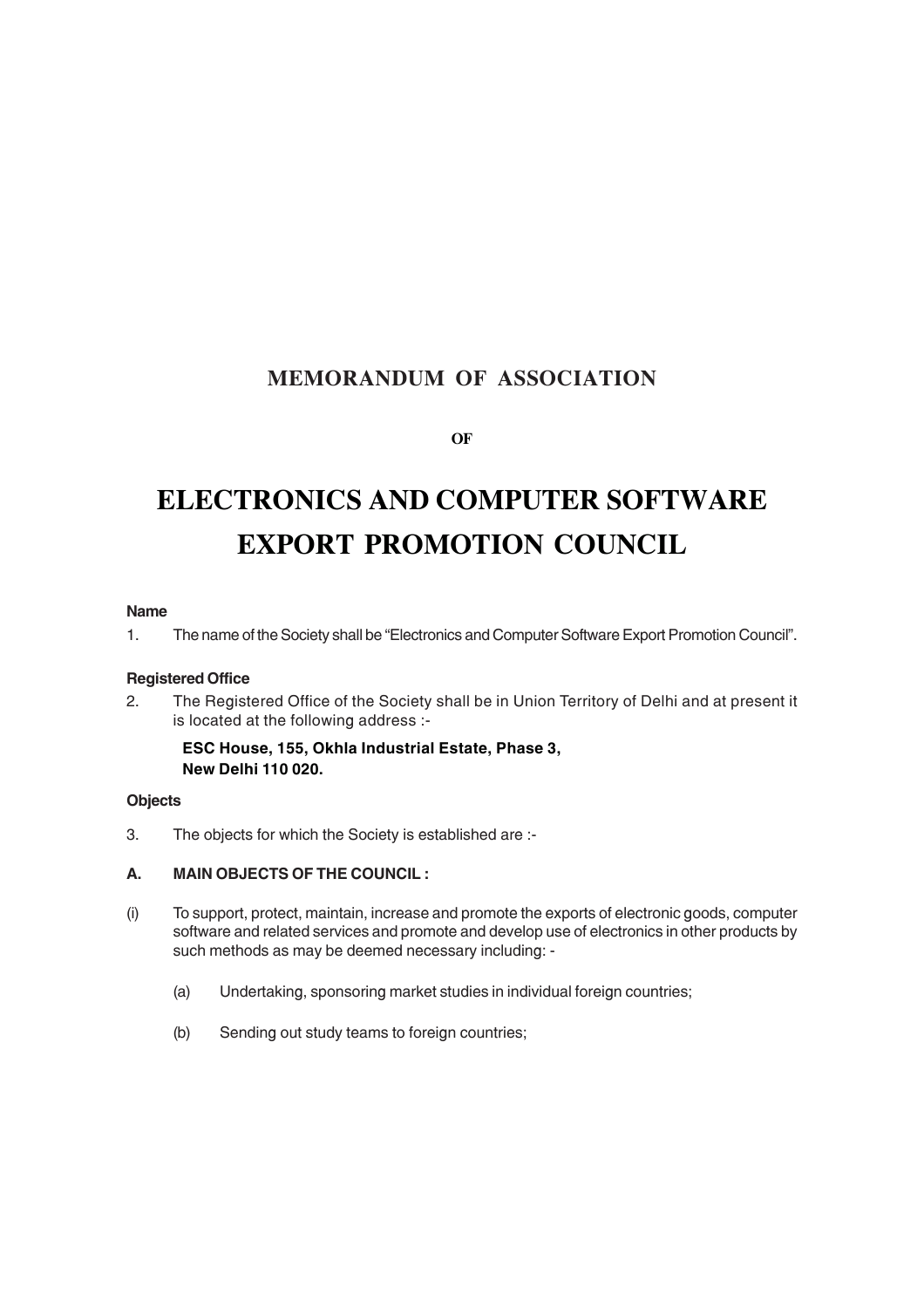- (c) Appointing representatives, agents or correspondents in foreign markets for the purpose of continuously and regularly reporting the prices, market performance, reception accorded to actual deliveries of electronic goods and software and other connected methods;
- (d) Conducting publicity campaigns to bring to the notice of buyers/users and the public in foreign countries the advantages of trade and commerce with India in electronic goods and computer software;
- (e) Collecting statistics and other information regarding the manufacture, trade or ultimate use of electronic goods and computer software in various countries;
- (f) Propagating information useful to manufacturers, traders and shippers of electronic goods and computer software by seminars, lectures, workshops, discussions, books, correspondence or otherwise;
- (g) Maintaining liaison with any agency which has been set up for laying down standards of quality and packing in respect of electronic goods and computer software;
- (h) Deputing officers of the Council to witness the inspection of electronic goods and computer software exported, in foreign countries, where such inspection is being conducted by the authorities in the importing countries;
- (i) Deputing officers of the Council to witness the survey of electronic goods and software exported or intended for export in foreign countries or in India, as a result of any dispute or difference between the parties to a contract for sale and purchase of electronic goods and computer software;
- (j) Enquiring and investigating into complaints received from foreign importers of Indian exporters in respect of the quality, description or other particulars of electronic goods and computer software exported from India or the non-performance or non-observance of the terms and conditions of contract relating to such exports and other connected matters and advising the manufacturers or exporters of electronics goods and computer software regarding the methods to be adopted to obviate such complaints of a similar nature in future;
- (k) Making such recommendations as may be necessary or expedient to Govt. and Public Bodies like Chambers of Commerce where the Council on investigation of a complaint received by it is satisfied about its genuineness and that the same has been caused by the willful or negligent act or acts of the manufacturers or exporters of electronic goods and computer software, as the case may be;
- (l) Communicating with Chambers of Commerce and other mercantile and public bodies throughout India and concert and promote measures for the promotion and advancement of export of electronic goods and computer software;

 $\overline{2}$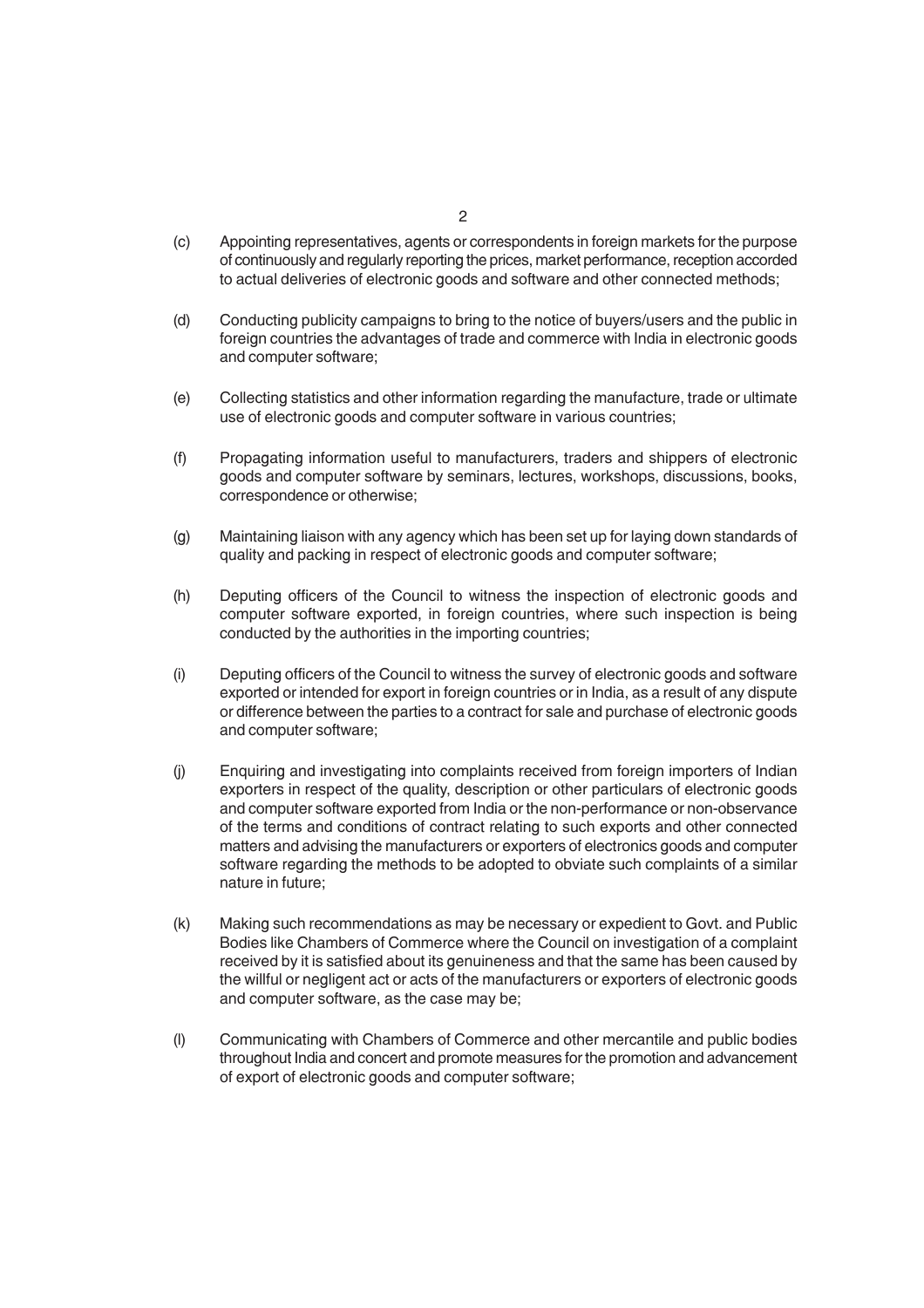- (m) Assist in development of new exportable products and services which involve use of electronics and software;
- (n) Assess the manpower and training requirement for export development, advise concerned agencies in this regard and evolve training programmes.
- (ii) To keep in constant communication with Chambers of Commerce or other mercantile and public bodies throughout the world with a view of taking appropriate and necessary measures for maintaining or increase the exports of electronic goods and computer software.
- (iii) To enunciate just and equitable principles to govern the trade in electronic goods and computer software and to set up a code or code of practices for the general guidance of manufacturers, traders and exporters of electronic goods and computer software and further to simplify transactions relating to exports of electronic goods and computer software.
- (iv) To advise or represent to Government, Local Authorities and Public Bodies on :-
	- (a) The policies and other measures, including direct and indirect taxation, financing requirements, especially those relating to exports;
	- (b) The steps to be taken by them to prevent any contravention of the codes or practices laid down by the Council by any of the persons concerned, where such contravention would affect the exports of electronic goods and computer software;

Provided that such advice or representation shall be only so far as such policies or measures have bearing directly or otherwise on the export of electronic goods and computer software.

### **B. OBJECTS INCIDENTAL OR ANCILLARY TO THE ATTAINMENT OF MAIN OBJECTS :**

- (i) To purchase, hire or otherwise acquire and maintain suitable buildings, apartments, furniture and other fittings to any country for the establishment of showrooms, or other agencies for publicity in regard to electronic goods and computer software or for the purpose of achieving any of the objects for which the Council is established.
- (ii) To establish and maintain collections, libraries and compilation of literature and to translate, compile, collect, publish, lend, purchase or sell any literature connected with trade and commerce relating to electronic goods and computer software.
- (iii) To establish and support research laboratories, training and research institutes, quality control and testing laboratories, conduct seminars and training programmes and to establish and maintain close contacts with such training and research institutes in India and abroad with a view to improving and updating technology and management systems for maintaining high standards of electronic goods and computer software in the domestic and international markets.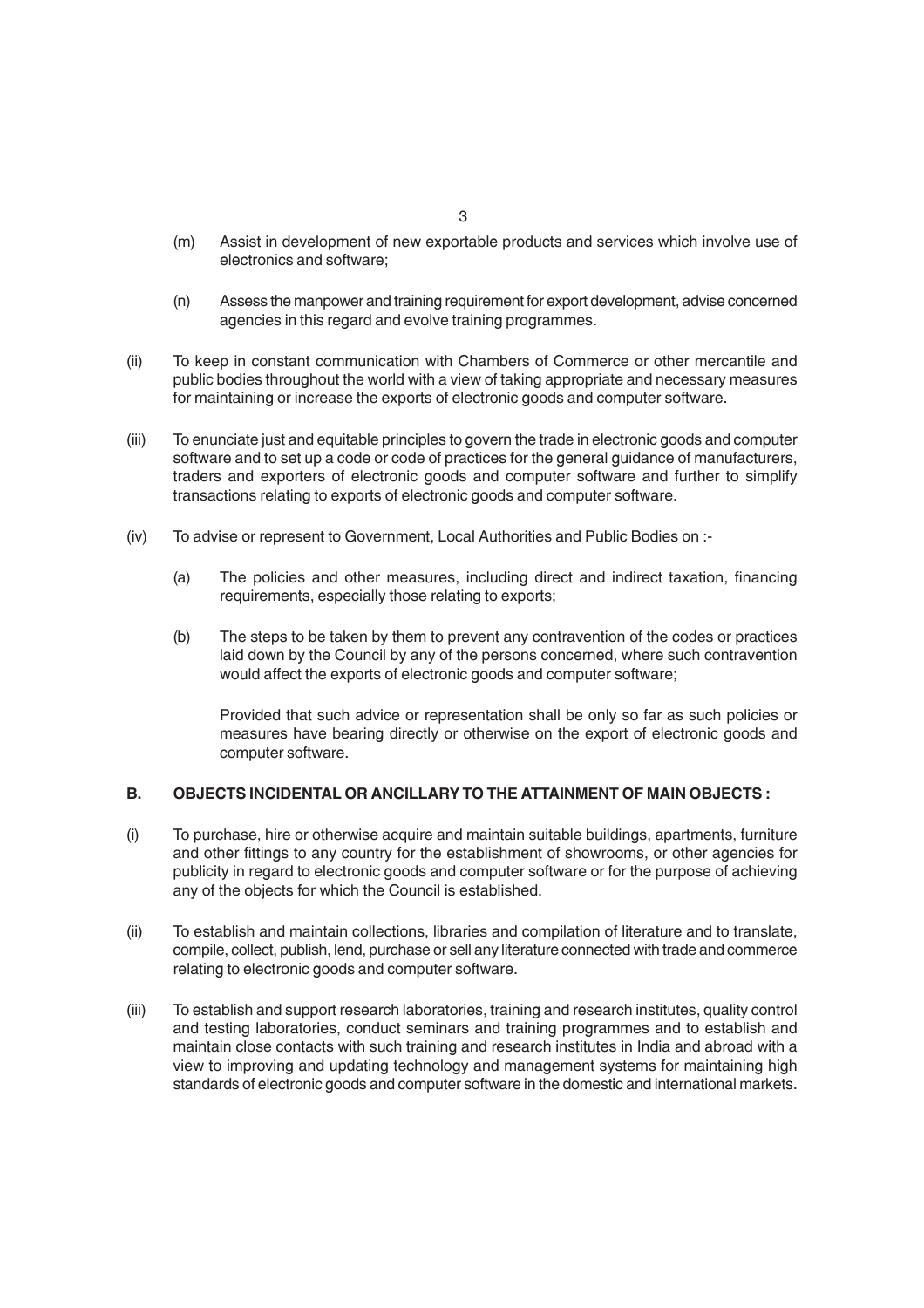- (iv) To prepare, edit, print, publish, issue, acquire and circulate books, papers, periodicals, gazettes, circulars and other literature treating or bearing upon industry, trade or commerce pertaining to electronic goods and computer software.
- (v) To acquire, purchase or take on lease lands, buildings, or other immovable or movable property which the Council may from time to time deem it necessary to acquire, purchase or to take on lease.
- (vi) To sell, improve, manage, develop, exchange, loan, sublet, mortgage, dispose off, or otherwise deal with all or any part of the property of the Council.
- (vii) To enter into contracts, with approval of the Government wherever necessary.
- (viii) (a) to draw, make, accept, endorse, discount and execute negotiable instruments.
	- (b) to deposit, invest the money of the Council in any securities approved in this behalf by the Government.
- (ix) To subscribe, to become a member of, and cooperate with any other Association whether incorporated or not, whose objects are altogether or in part, similar to those of the Council and to obtain from and communicate to any such Association such information as may be likely to fulfill the objects of the Council.
- (x) To borrow, raise or collect and accept money as may be required for the purpose of the Council upon shares securities, donations, gifts or other securities of the Council.
- (xi) To set up subsidiaries for development of export through consortia or any other method.
- (xii) To do all such other lawful acts as may be conducive for the maintenance and increase of the export of the electronic goods and computer software or incidental to the attainment of the above objects or any of them.

Provided that the Council shall not support with its funds or endeavour to impose or procure to be observed by its members or others, any regulations, by which, any objects of the Council would make it a trade union.

4. All the incomes, earnings, movable or immovable properties of the Council shall be solely utilized and applied towards the promotion of its aims and objects only, as set forth in this Memorandum and no portion thereof shall be paid or transferred directly or indirectly by way of dividends, bonus, profits or in any manner whatsoever, to the present or past members of the Council or to any person claiming through any one or more of the present or past members, provided that nothing herein contained shall prevail the payment in good faith of reasonable and proper remuneration to any officers, other than members, or employees or other persons in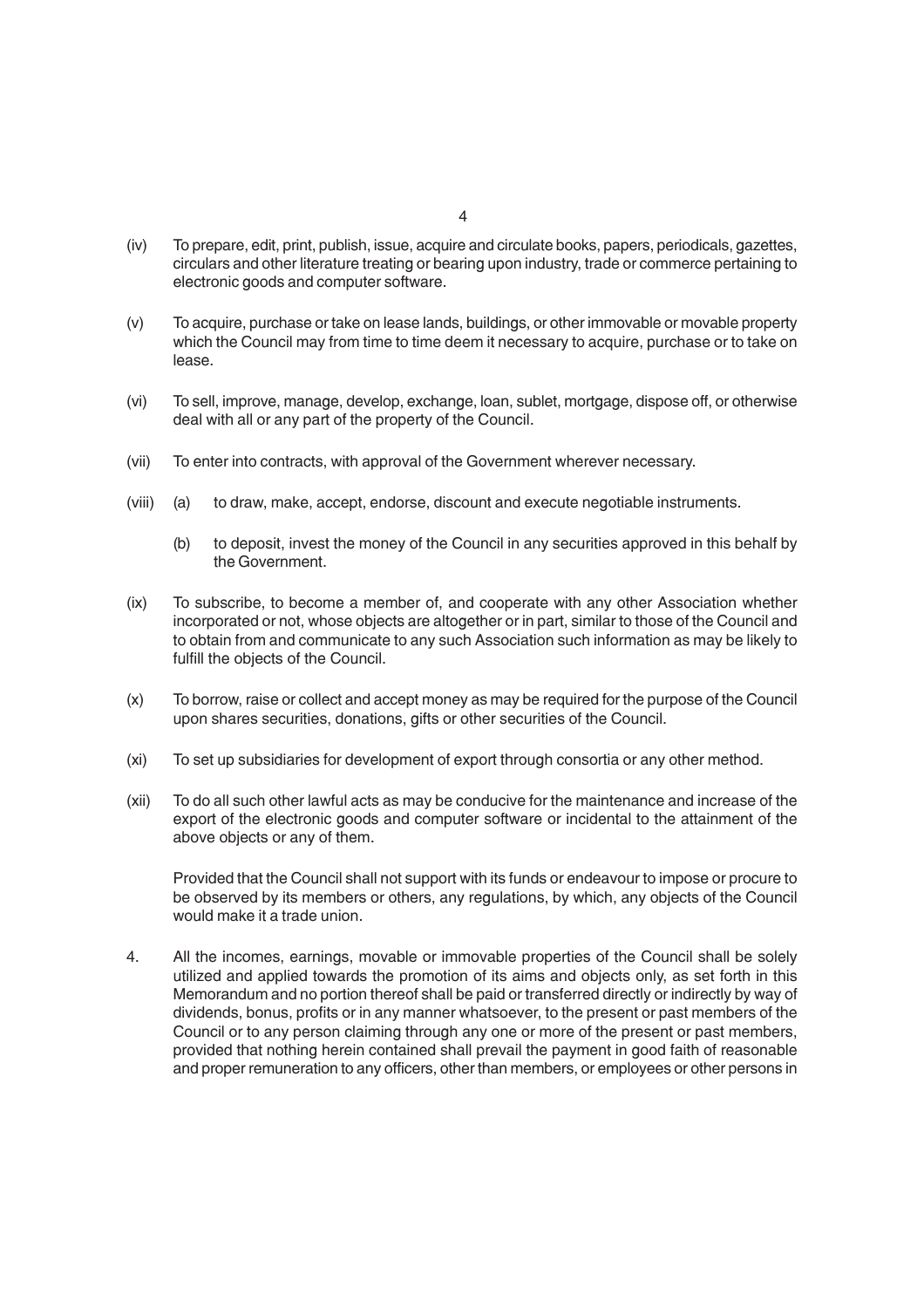return for any services actually rendered to the Council and provided further that no member, shall be appointed to any salaried office of the Council or to any office of the Council paid by fees and that no remuneration or other benefit in money or money's worth shall be given by the Council to any of its members except repayment of out of pocket expenses, interest on money lent or reasonable and proper rent for premises demised or let to the Council. No member of the Council shall have any personal claim on any movable or immovable properties of the Council or make any projects, whatsoever, by virtue of his membership.

Full name, address, designation and occupation of the members of the First Working Committee, to whom, by the Rules of the Council, the management of its affairs is entrusted: -

| SI.No.         | <b>Name</b>                                | <b>Address</b>                                                                                                   | <b>Designation</b>                                | <b>Occupation</b>            |
|----------------|--------------------------------------------|------------------------------------------------------------------------------------------------------------------|---------------------------------------------------|------------------------------|
| $\mathbf{1}$ . | Dr. K.J. Cleetus                           | DCM Data Products,<br><b>Vikrant Tower,</b><br>New Delhi                                                         | Software<br>Development<br>Manager                | <b>Business</b><br>Executive |
| 2.             | Shri Saurabh Srivastaval Thermax Pvt. Ltd. | 28/2, Koregaon Park,<br>Pune - 411 011                                                                           |                                                   | <b>Business</b><br>Executive |
| 3.             | Shri Roger Stone                           | Tata Burroughs Ltd.,<br>207, Competent House,<br>F-14, Middle Circle,<br>Connaught Place,<br>New Delhi - 110 001 | General Manager<br>& Technical<br><b>Director</b> | <b>Business</b><br>Executive |
| 4.             | Shri B.K. Sachdeva                         | Data Systems Services Ltd.<br>Nahin Chambers, 173,<br>Dhole Patil Road,<br>Pune-411 001                          | <b>Managing Director</b>                          | <b>Business</b><br>Executive |
| 5.             | Shri R.D. Sharma                           | Taylor Instrument Co.<br>(India) Ltd.,<br>14, Mathima Road,<br>P.O. Amar Nagar,<br>Faridabad - 121 003           | President                                         | <b>Business</b><br>Executive |
| 6.             | Shri Om Wadhwa                             | J.V. Electronics Ltd.<br>808-809, Meghdoot,<br>94, Nehru Place,<br>New Delhi - 110 019                           | Chairman &<br><b>Managing Director</b>            | <b>Business</b><br>Executive |

5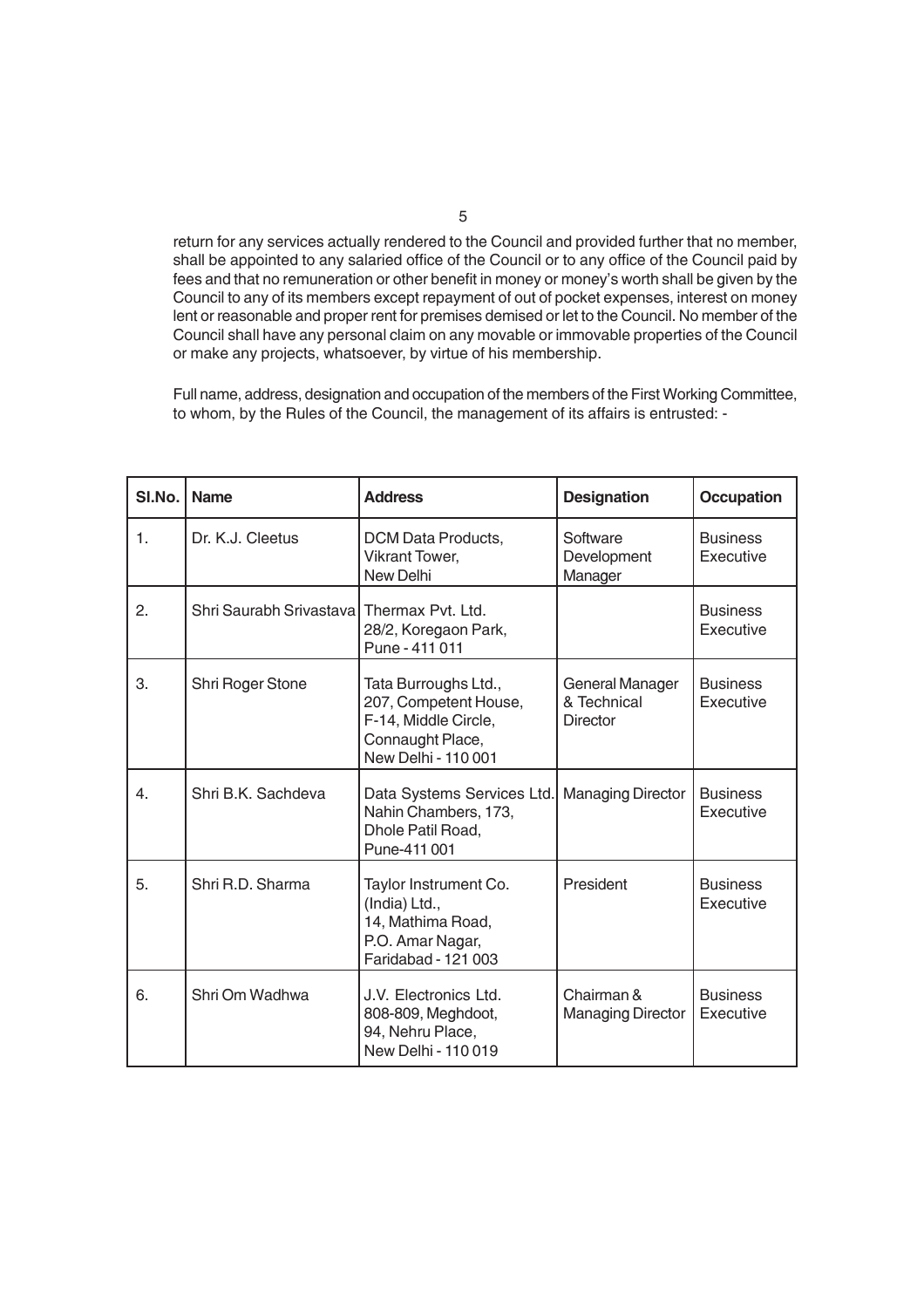| $SI$ . No. $ $ | <b>Name</b>             | <b>Address</b>                                                                                                           | <b>Designation</b>        | <b>Occupation</b>             |
|----------------|-------------------------|--------------------------------------------------------------------------------------------------------------------------|---------------------------|-------------------------------|
| 7.             | Shri A.N. Ahuja         | Ahuja Radios,<br>215, Okhla Indl. Estate<br>New Delhi - 110 020                                                          | Partner                   | <b>Business</b><br>Executive  |
| 8.             | Capt. S. Prabhala       | <b>Bharat Electronics</b><br>29/4, Race Course Road<br>Bangalore - 560 001                                               | <b>Executive Director</b> | <b>Business</b><br>Executive  |
| 9.             | Shri R. Ramamurthan     | <b>PEICO Electronics &amp;</b><br>Electricals Ltd.,<br>Hindustan Times House,<br>18/20 K.G. Marg,<br>New Delhi - 110 001 | <b>Director</b>           | <b>Business</b><br>Executive  |
| 10.            | Shri Manohar Lal Tandon | <b>Tandon Magnetics</b><br>(India) Pvt. Ltd.,<br>9, SDFI, SEEZ,<br>Andheri Estate,<br>Bombay - 400 098                   | <b>Managing Director</b>  | Business<br>Executive         |
| 11.            | Shri S.B. Chaudhary     | Electronic Trade &<br>Technology Dev. Corporation,<br>Akbar Hotel Annexe,<br>Chanakyapuri,<br>New Delhi - 110 021        | Manager (EDP)             | <b>Business</b><br>Executive  |
| 12.            | Shri Y.P. Sahni         | <b>Tata Consultancy Services</b><br>Air India Bldg.,<br>Nariman Point,<br>Bombay - 400 021                               | General Manager           | <b>Business</b><br>Executive  |
| 13.            | Shri B. Bahnot          | Directorate General of<br>Tech. Dev., Ministry of<br>Industry, (Electronics)<br>Udyog Bhawan,<br>New Delhi - 110 011     | Indl. Adviser             | Government<br><b>Official</b> |
| 14.            | Shri B.N. Bhagwat       | Deptt. of Electronics,<br>A Block, CGO Complex,<br>Lodhi Road,<br>New Delhi - 110 003                                    | Joint Secretary           | Government<br>Official        |
| 15.            | Shri R.B. Mardhekar     | Ministry of Commerce,<br>Udyog Bhawan,<br>New Delhi - 110 011                                                            | Dy. Secretary             | Government<br>Official        |

6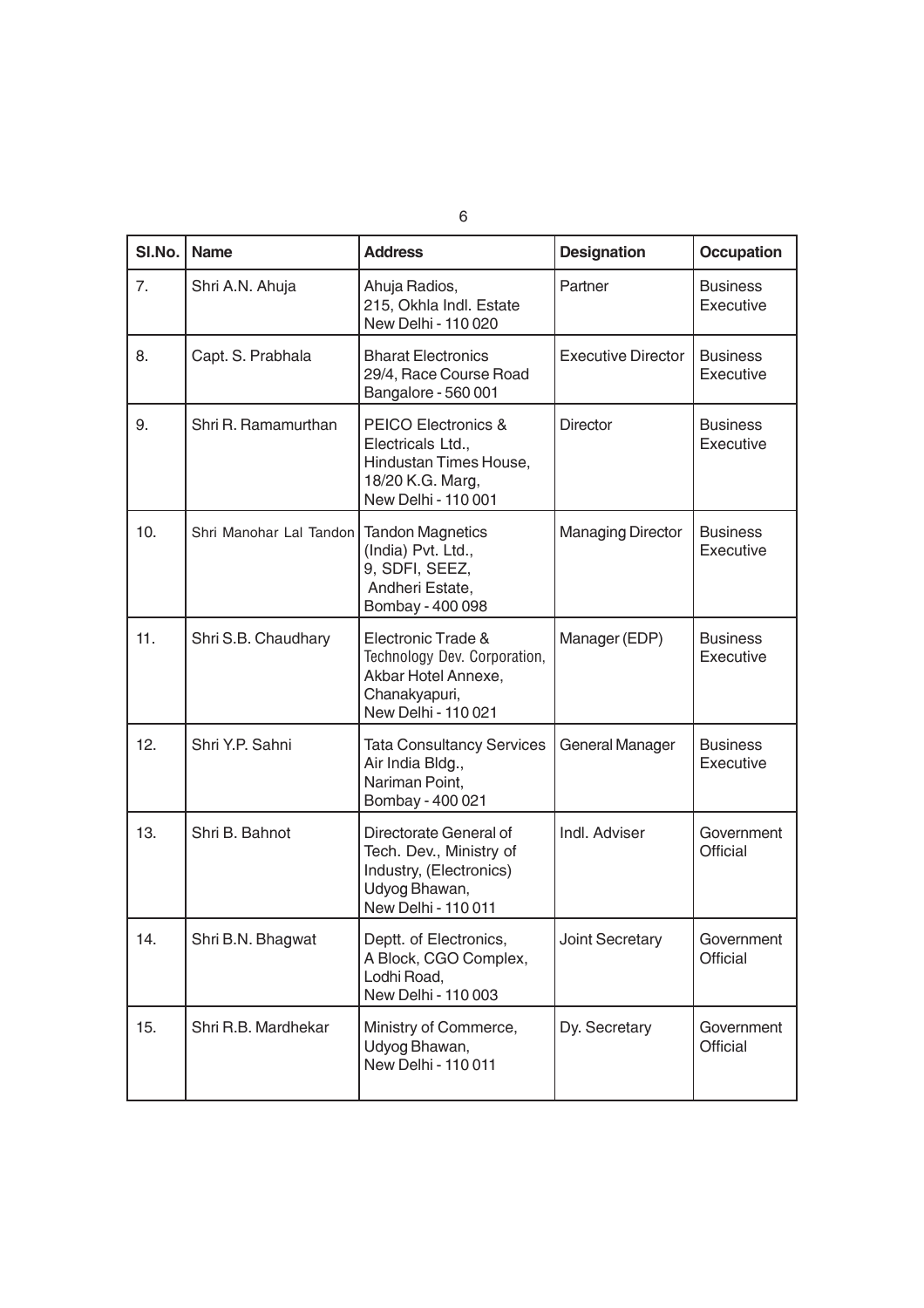We, the undersigned, being desirous of forming into an Association (Council) to be registered under the Societies Registration Act, XXI of 1860, have subscribed our names and addresses in this Memorandum.

| S.No. | <b>Name</b>         | <b>Address</b>                                                                                                            | <b>Signature</b> |
|-------|---------------------|---------------------------------------------------------------------------------------------------------------------------|------------------|
| 1.    | Dr. K.J. Cleetus    | DCM Data Products,<br>Vikrant Tower, 4,<br>Rajendera Place,<br>New Delhi - 110 008                                        | $Sd$ -           |
| 2.    | Shri A.N. Ahuja     | Ahuja Radios, 215,<br>Okhla Industrial Estate,<br>New Delhi - 110 020                                                     | Sd               |
| 3.    | Shri V. Ramamrutham | PEICO Electronics &<br>Electricals Ltd.,<br>Hindustan Times House,<br>18/20, Kasturba Gandhi Marg,<br>New Delhi - 110 001 | Sd               |
| 4.    | Shri S.B. Choudhary | Electronic Trade & Technology<br>Development Corporation,<br>Akbar Hotel Annexe,<br>Chanakyapuri, New Delhi - 110 021     | Sd               |
| 5.    | Shri Roger Stone    | Tata Burroughs Ltd.,<br>207, Competent House,<br>F-14, Middle Circle,<br>Connaught Place,<br>New Delhi - 110 001          | $Sd$ -           |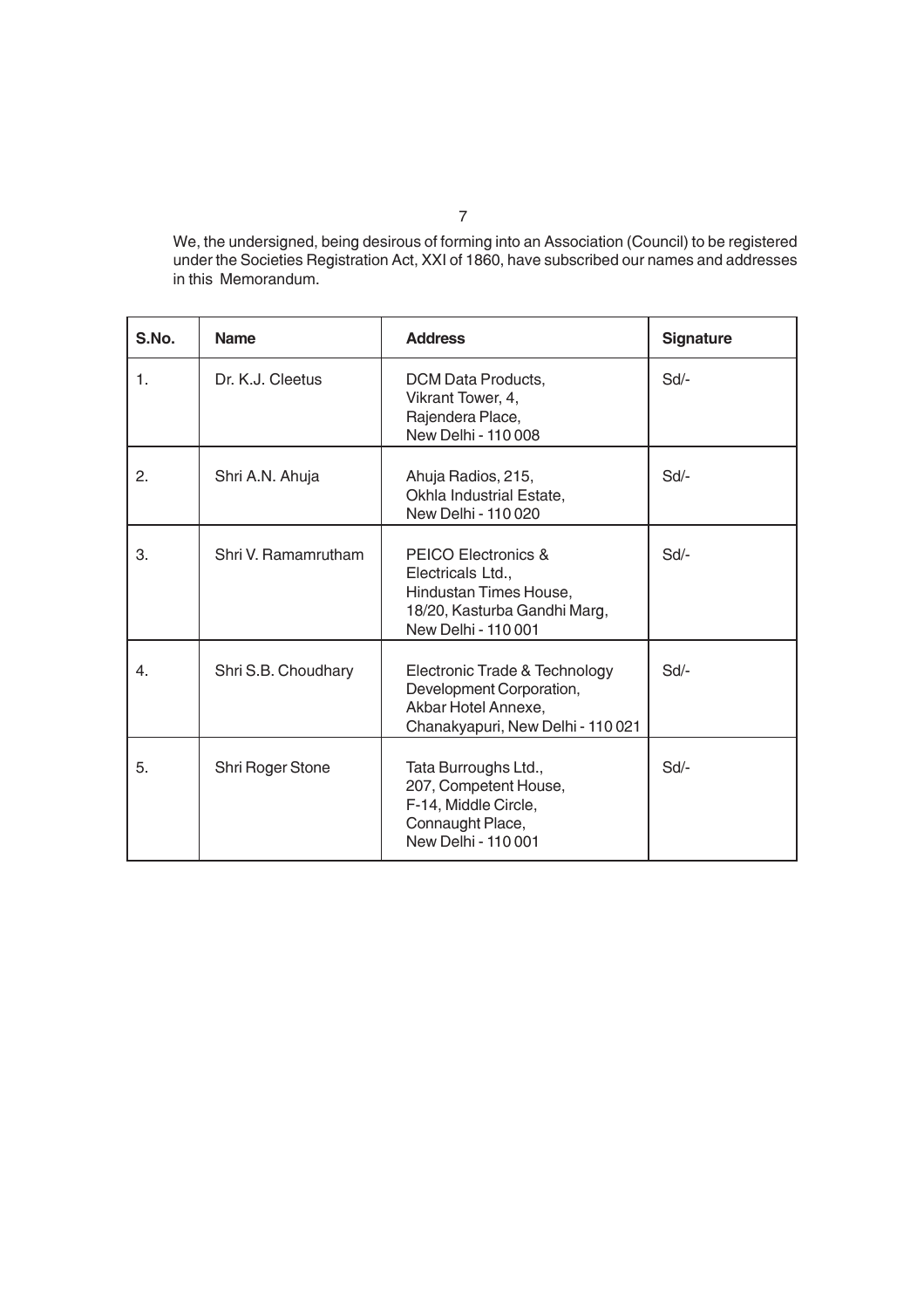# **Electronics and Computer Software Export Promotion Council**

# **Articles of Association**

(Updated till 3rd EGM held on 29/02/2016)

# **1. DEFINITIONS AND INTERPRETATION**

## **1.1 Definitions**

In these articles, unless the context otherwise requires:

- (a) "Act" means the Societies Act, XXI of 1860 and includes any statutory modification or re-enactment thereof, for the time being in force;
- (b) "Article" means an article forming part of these articles;
- (c) "Auditors" means persons appointed, as such, for the time-being. by the Council;
- (d) "Chairman" means the Chairman of the Council;
- (e) "Committee of Administration" or "Committee" means the Committee of Administration of the Council constituted as such, under these articles;
- (f) "Council" means the Electronics and Computer Software Export Promotion Council;
- (g) "Extraordinary General Meeting" means a extra-ordinary general meeting of the members of the Council; other than its annual general meeting referred to in article 16.1.
- (h) "General Meeting" means a general meeting of the members of the Council;
- (i) "Member" means a member of the Council;
- (j) "Office" means the registered office for the time being, of the Council;
- (k) "Panel" means a panel of the Council, constituted under these articles;
- (l) "Prescribed" means prescribed by the Committee, by virtue of a power conferred by these articles;
- (m) "Product" means any goods or services in regard to which the Council has been recognised for the time being by the Central Government; under the relevant provisions of the Foreign Trade policy of the Central Government; as in force for the time being;
- (n) "Regional Committee" means a Regional Committee constituted under these articles;
- (o) "Regional Chairmen" means a Regional Chairman holding office under these articles;
- (p) "Rules" means the Rules of the Council, for the time being in force, made under these articles or under any enactment for the time being in force;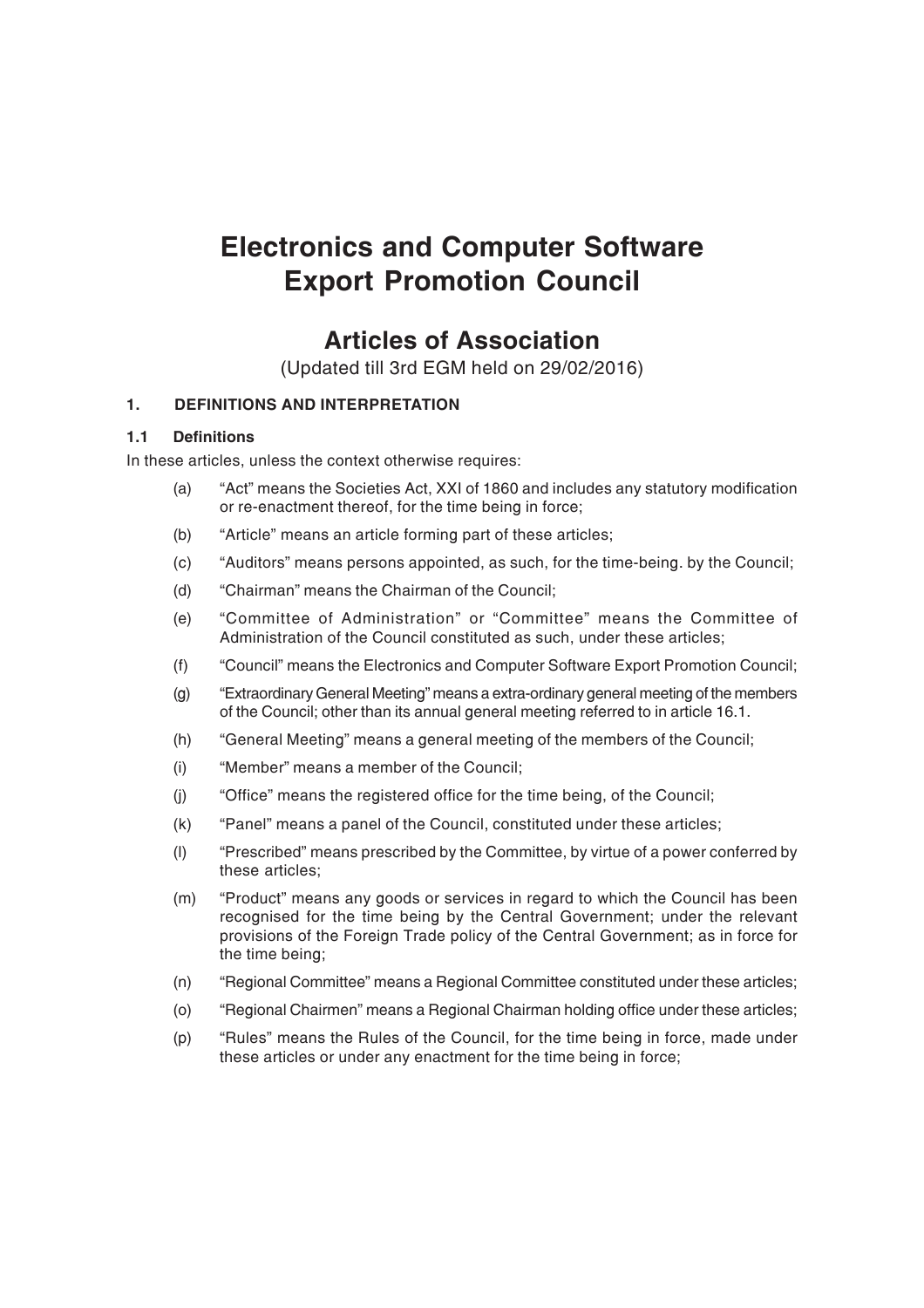- (q) "Executive Director" means the Executive Director of the Council and includes any officer of the Council acting as such;
- (r) "Small Scale Industry" means an industry so specified by the Central Government in its policy on the subject as announced from time to time and tiny and cottage industries so specified in such policy;
- (s) "Vice-Chairmen" means Vice-Chairmen of the Council.
- (t) "Vision Committee" means an Advisory Committee consisting of Past Chairmen of the Council to provide continuity and advice to the new Committee.

# **1.2 Certificate**

For the purposes of determining whether an industry is a small scale industry the SSI Registration certificate issued by the Directorate of Industries of the State Government, shall be conclusive.

# **1.3 Words defined in the Societies Act**

Words and expressions used and not defined in these articles, but defined in the Act, shall have the meanings respectively assigned to them by the Act.

# **1.4 General Clauses Act to apply**

The General Clauses Act, 1897, applies for the interpretation of these articles, as it applies for the interpretation of an Act of Parliament.

## **2. FOREIGN TRADE POLICY**

The Provisions of these articles shall be subject to those of the Foreign Trade Policy, subject to approval from the Executive Committee of the Council.

## **3. CATEGORIES OF MEMBERS AND ELIGIBILITY FOR MEMBERSHIP**

## **3.1 Categories of members of the Council**

The Council shall have the following categories of members, namely:

- (a) Associate Members
- (b) Ordinary Members

## **3.2 Associate Member**

A person or the entity represented by him shall be eligible for admission to the Council as Associate Member on receiving the Import-Export Code Number from the Director General of Foreign Trade, Government of India, in respect of the product with which the Council is concerned.

## **3.3 Ordinary Member**

In order to be eligible for ordinary membership of the Council, a person or the entity represented by him must satisfy the following requirements, namely: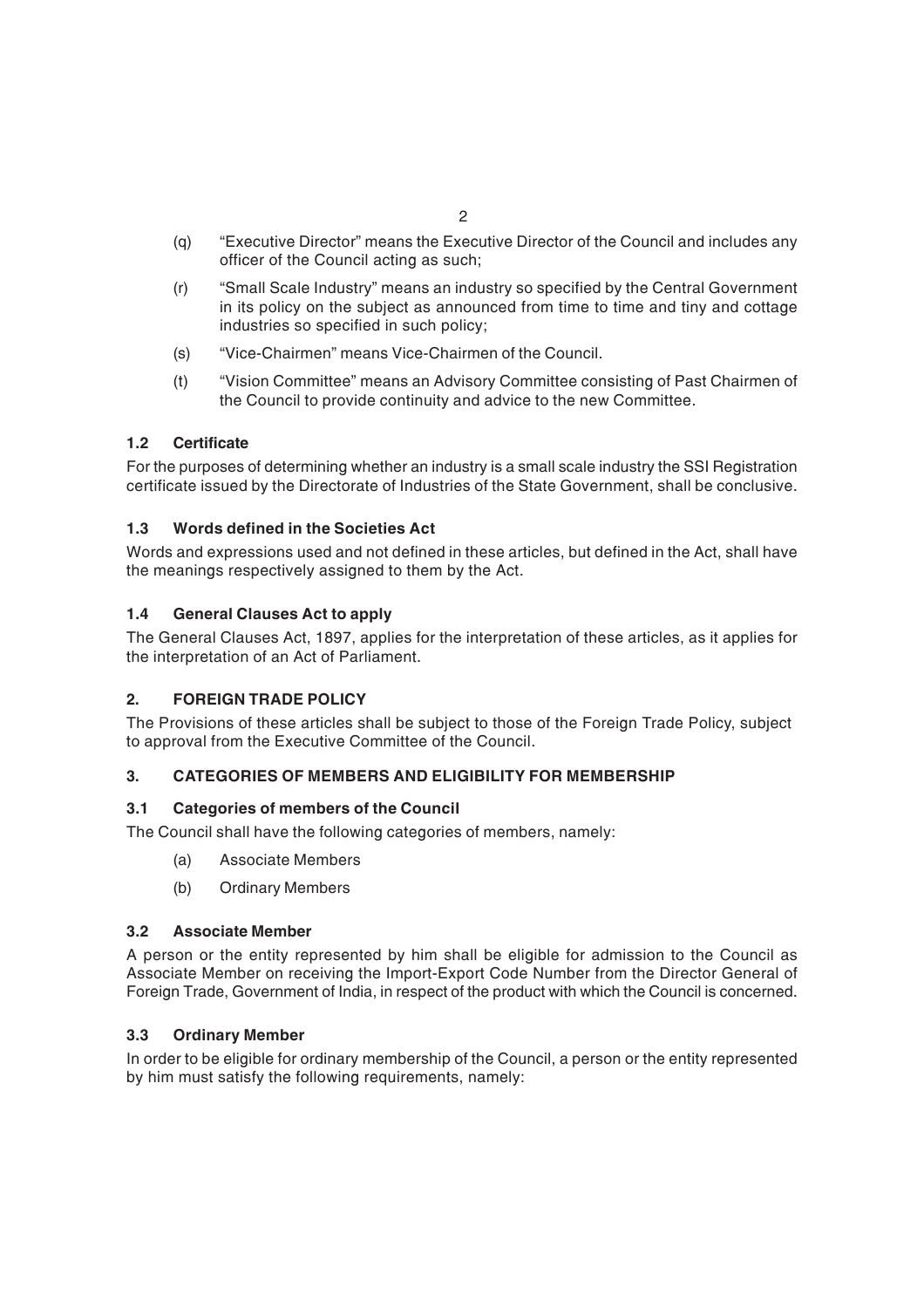- (a) He, or the entity represented by him, must have been an Associate Member of the Council for at least three years.
- (b) He, or the entity represented by him, must have, to his or its credit, during the three financial years immediately preceding, average exports in respect of the product, of not less than the amount mentioned below<sup>1</sup>:

| For Hardware units | Rs. 10 Lakhs |
|--------------------|--------------|
| For Software units | Rs. 25 Lakhs |

#### **4. ELIGIBILITY FOR ELECTIONS**

#### **4.1 Right to vote etc, confined to ordinary members**

Only an ordinary member shall have the right to vote at, or to offer<sup>2</sup> self as a candidate at elections to various positions in the Council.

#### **4.2 Eligibility of ordinary members**

A candidate for election to any position in the Council must satisfy the following conditions, namely;

(a) He, or the entity represented by him, must have, to his or its credit, during the three financial years immediately preceding, average exports in respect of the products of not less than the amount mentioned below:

| For Hardware units | Rs. 10 Lakhs |
|--------------------|--------------|
| For Software units | Rs. 25 Lakhs |

#### **5. APPLICATION FOR MEMBERSHIP**

\_\_\_\_\_\_\_\_\_\_\_\_\_\_\_\_\_\_\_\_\_\_\_\_\_\_\_\_\_\_\_\_\_\_\_\_\_\_\_\_\_\_\_\_\_

#### **5.1 Form of Application**

- (a) Application for membership of the Council as an ordinary or associate member shall be made to the Committee in the prescribed form.
- (b) Where no such form is prescribed for the time being, the application may be made by an ordinary letter.
- (c) The application shall, in every case, contain the following particulars.
	- i. Facts showing eligibility for membership.
	- ii. Whether the applicant is an individual, firm, company, co-operative society or any other type of entity.
	- iii. Category of membership applied for.

#### **5.2 Accompaniments**

The application for membership shall be sent to the Executive Director, together with:

<sup>1.</sup> See also article 8.3 infra

<sup>2.</sup> See also article 11.3 infra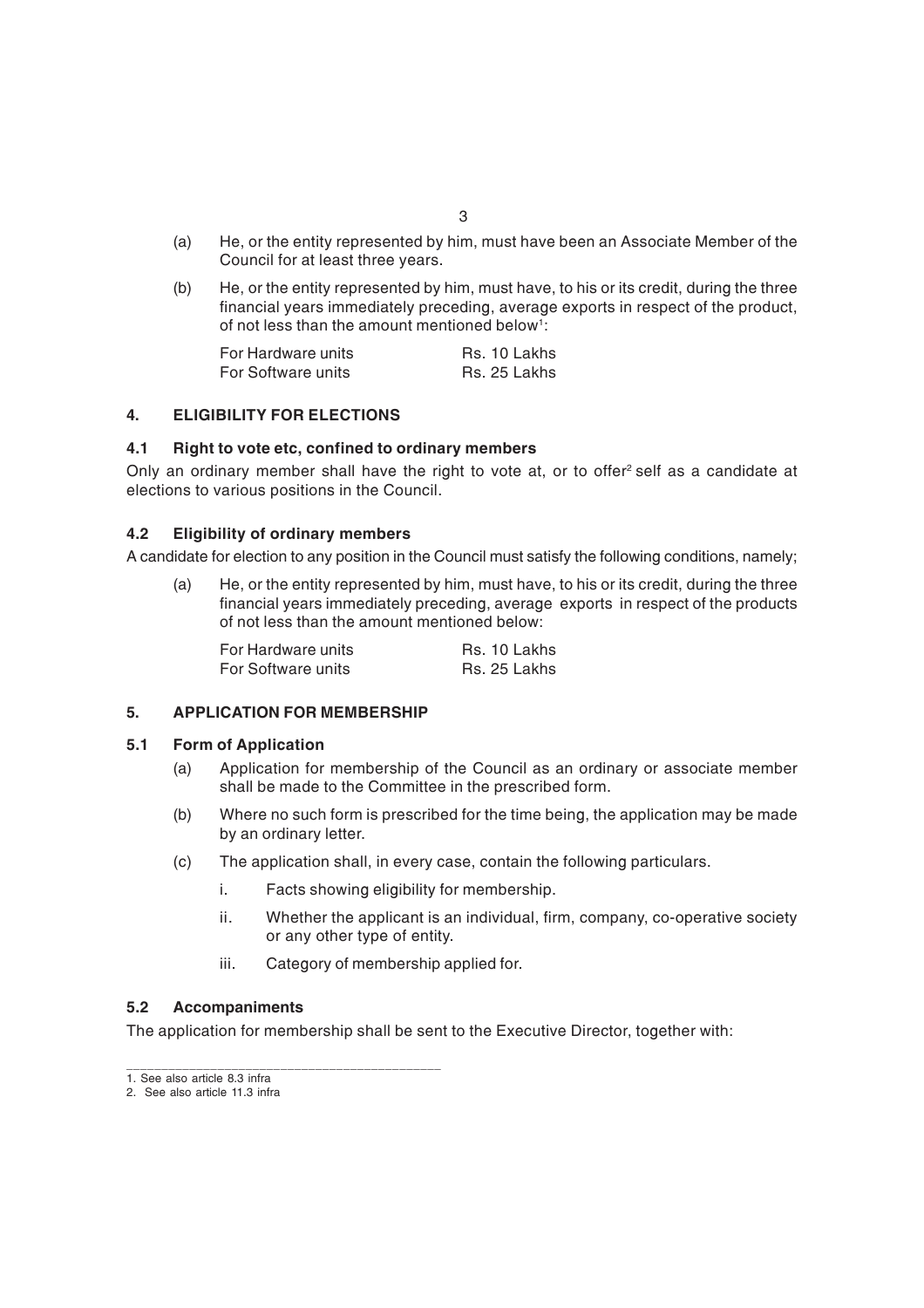- (i) A certificate of financial soundness from the applicant's bankers and
- (ii) A cheque for the prescribed entrance fee and annual fee.

## **5.3 Decision on the application**

- (a) The Committee shall take a decision on the application for membership within three months and its decision shall be final.
- (b) The decision of the Committee (whether of acceptance or rejection of the application), shall be communicated by the Executive Director to the applicant.

## **5.4 Commencement of membership**

Where the application for membership is accepted by the Committee, the membership of the applicant shall commence from the beginning of the financial year during which the application is accepted.

## **6. FEES FOR MEMBERSHIP**

Members (other than nominated and co-opted members), shall pay such entrance fee and annual fee and any other fee as may be prescribed.

## **7. RESIGNATION BY MEMBERS**

- (a) A member of the Council may resign, by giving to the Executive Director notice in writing of his intention to do so and shall thereupon cease to be a member, either immediately or from such date as may be mentioned in the notice, in this regard.
- (b) A member, who has resigned shall nevertheless continue to be liable to pay to the Council all amounts due from him to the Council and for any other liability, which he might have incurred towards the Council.

#### **8. DISQUALIFICATIONS FOR MEMBERSHIP OF COUNCIL**

#### **8.1 Disqualification**

A person shall be disqualified for being, or for continuing, as a member of the Council if:

- (a) He is found to be of unsound mind by a competent court;
- (b) He applies to be adjudicated as, or is adjudicated as, an insolvent;
- (c) He is convicted by a court of an offence involving moral turpitude and is sentenced, on such conviction, to imprisonment for not less than six months<sup>1</sup>;
- (d) He, or any firm in which he is a partner, or any private company of which he is a Director, commits a violation of section 295 or section 299 of the Act;
- (e) He becomes disqualified by an order of the court under section 203 of the Act;

\_\_\_\_\_\_\_\_\_\_\_\_\_\_\_\_\_\_\_\_\_\_\_\_\_\_\_\_\_\_\_\_\_\_\_\_\_\_\_\_\_\_\_\_\_

*<sup>1.</sup> See also Article 19.1; infra*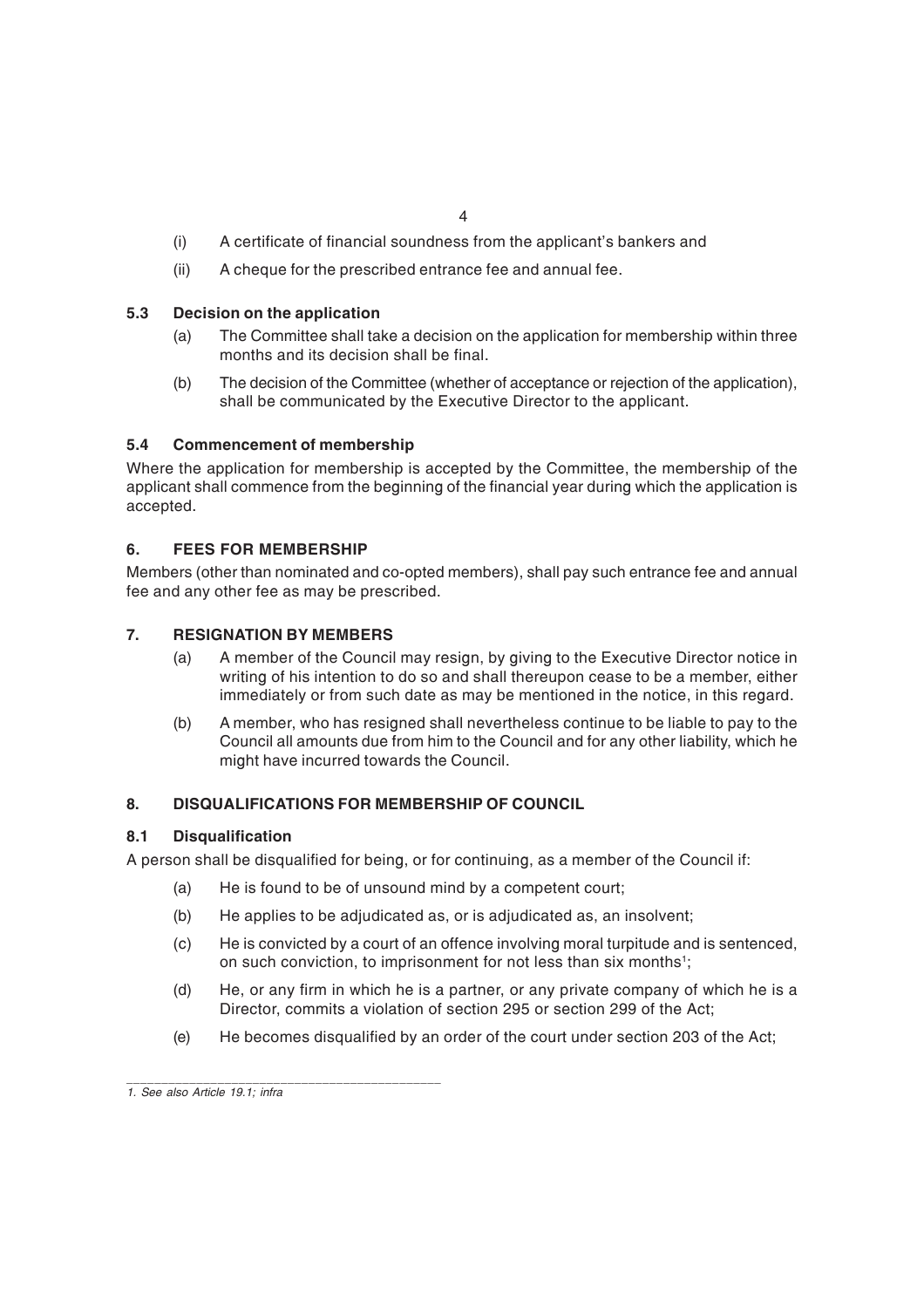- (f) He ceases to be a member of the entity which he represents or such entity ceases to be a member of the Council; or
- (g) His name is removed from the register of members under article 8.2

# **8.2 Removal by the Committee**

The Committee may, after giving a member reasonable opportunity of hearing, remove the name of that member from the Register of Members, either for a specified period or indefinitely:-

- (a) If he has violated any condition for membership or
- (b) If he has been in arrears in regard to the payment of membership fee or of any other amounts due from him to the Council for more than six months; or
- (c) If he has been guilty of disorderly conduct at meetings of the Council or of the Committee; or
- (d) If he has otherwise been guilty of conduct unbecoming of a member; or
- (e) If he has become disqualified under article 8.1.

## **8.3 Conversion into Associate membership**

The Committee may, after giving a member reasonable opportunity of hearing, convert the membership of an ordinary member into an associate membership, if his performance as an exporter of the product has, during the financial years immediately preceding been below the average mentioned in clause (b) of article 3.3"

## **9. CONDUCT OF ELECTIONS**

## **9.1 Duty of Council**

- (a) It shall be the responsibility of the Council to ensure that elections to various posts in the Council are held in time.
- (b) Elected members shall automatically retire on completion of their tenure.

## **9.2 Failure to hold elections**

If the Council fails to ensure timely elections as provided in article 9.1 the Central Government may, after giving it a reasonable opportunity of being heard, order for a fresh election to be held and may make such arrangements as may be necessary for that purpose.

## **9.3 Mode of conducting elections**

The following matters shall be provided for by rules to be made by the Council, namely;

- (a) The tenure of members elected to various posts in the Council (except as otherwise provided in these articles)
- (b) Mode of conducting elections (except as otherwise provided in these articles)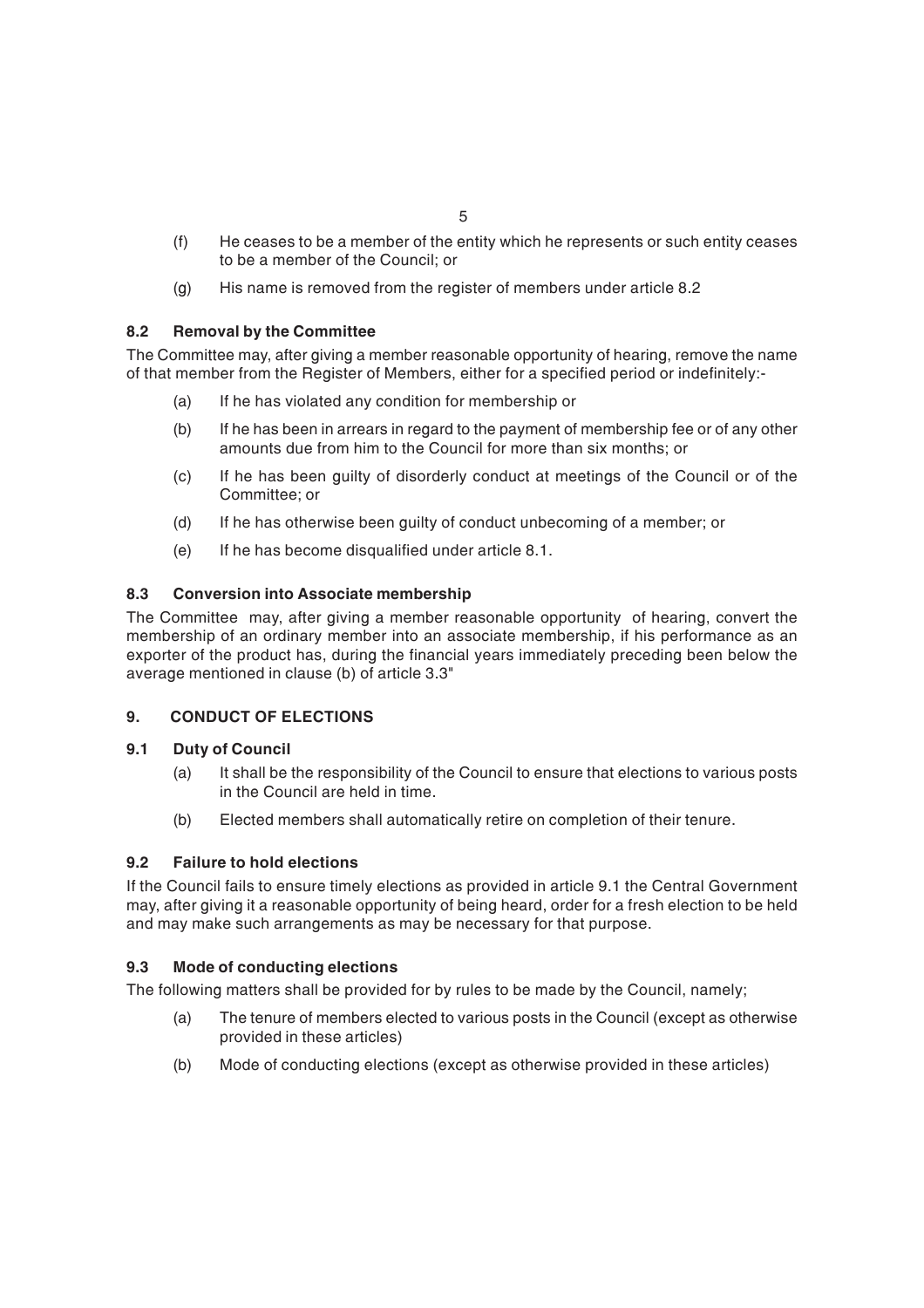### **10. REPRESENTATION OF FIRM**

- (a) Any firm, which is a member of this Council shall, by consent of all partners, authorise any one of its partners to act as its representative at any meeting of the Council or of the Committee.
- (b) In the absence of any such authority in the case of any firm, any one partner whose name has been registered in the records of the Council shall be entitled to act as a representative of the firm at any meeting of the Council or of the Committee.
- (c) Any Company or Co-operative society or other Corporation which is a member of this Council shall, by a resolution of its Directors (or any person in the position of Directors) authorise any of its Director or any person in the position of Directors to act as its representative at any meeting of the Council or of the Committee.
- (d) A sole proprietary firm or Hindu undivided family firm shall be represented by its proprietor or Karta, as the case may be.
- (e) A person authorised to represent an entity by or under clause (a) (b) (c) or (d) of this article shall thereupon be entitled to exercise the same rights and powers on behalf of the member whom he represents, as if he were an individual member of the Council, of the same class as the firm, company, society or other corporation, as the case may be.
- (f) Any authority granted under clause (a) or (c) of this article shall be effective, only on expiry of seven days from the date on which it is lodged with the Council.

## **11. PRIVILEGES OF MEMBERS**

#### **11.1 Ordinary Members**

Without prejudice to any other rights conferred on ordinary members by the Memorandum of Association of the Council, but subject to the other provisions of these articles, ordinary members shall have the following rights and privileges, namely;

- (a) Right to stand as a candidate, and to vote at the election of the members of the Committee and the right to vote on all matters brought before a meeting of the Council, provided there are no arrears of subscription or other dues or charges payable by them to the Council on 1<sup>st</sup> April in the year of voting;
- (b) Right to requisition a meeting, as provided in these articles;
- (c) Right to receive the annual reports of the Committee, on payment of the prescribed fee;
- (d) Right to receive publications of the Council, on the prescribed conditions; and
- (e) Right to use all such facilities as may be made available to such members by the Council from time to time, on the prescribed conditions.

#### **11.2 Associate Members**

Without prejudice to any other rights conferred on associate members by the Memorandum of Association, of the Council, such members shall have the following rights and privileges namely: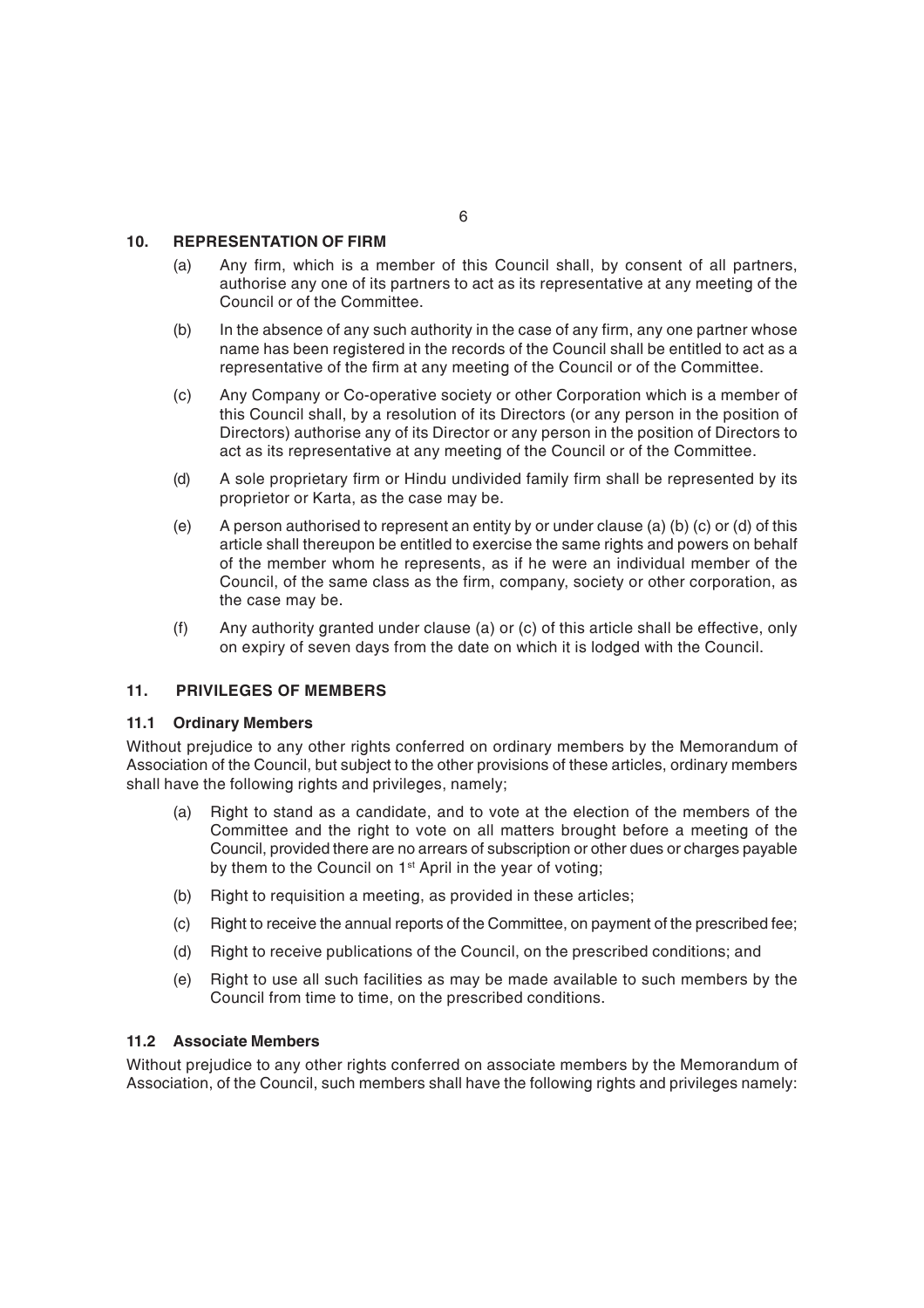- (a) Right to receive the Annual Reports of the Committee, on payment of the prescribed fee;
- (b) Right to receive the publications of the Council, on prescribed conditions;
- (c) Right to use all such facilities as may be made available from time to time by the Committee, on the prescribed conditions.

## **11.3 Nominated and Co-opted Members**

A nominated or co opted member shall have no right to vote $^{\rm 1}.$ 

# **12. VOTING RIGHTS**

## **12.1 Persons who can vote**

- (a) An ordinary member (or his authorised representative) shall alone be entitled to vote at the general meetings, including annual general meetings and extraordinary general meetings, of the Council.
- (b) Every such member shall have only one vote.
- (c) The Chairman shall have, in addition, a casting vote.

## **12.2 Chairman's declaration of result of voting conclusive**

- (a) No objection shall be taken to the validity of any vote cast at a meeting, except at the meeting at which such vote was tendered, and every vote, not disallowed at such meeting, shall be deemed to be valid for all the purposes of such meeting.
- (b) The Chairman of a meeting shall be the sole judge of the validity of every vote tendered at such meeting.

## **13. SUSPENSION OF PRIVILEGES**

If a member (ordinary or associate) fails to pay his annual subscription by the 30th April of the year for which it has become due, then;

- (a) He shall not be entitled to exercise any right or privilege as such member and
- (b) The Committee of the Council shall have powers to waive suspension or to give more time to the members to pay arrears. Further if the suspension of membership continues for a period of two years, the Committee of the Council can disqualify the member from the membership of the Council.

## **14. CHANGE IN INTERNAL CONSTITUTION TO BE REPORTED**

Where there is a change in the constitution for entity which is a member of the Council or a change in its authorized business activities, the change should be reported by the entity to the Committee within one month.

\_\_\_\_\_\_\_\_\_\_\_\_\_\_\_\_\_\_\_\_\_\_\_\_\_\_\_\_\_\_\_\_\_\_\_\_\_\_\_\_\_\_\_\_\_ *1. Cf. Article 4.1*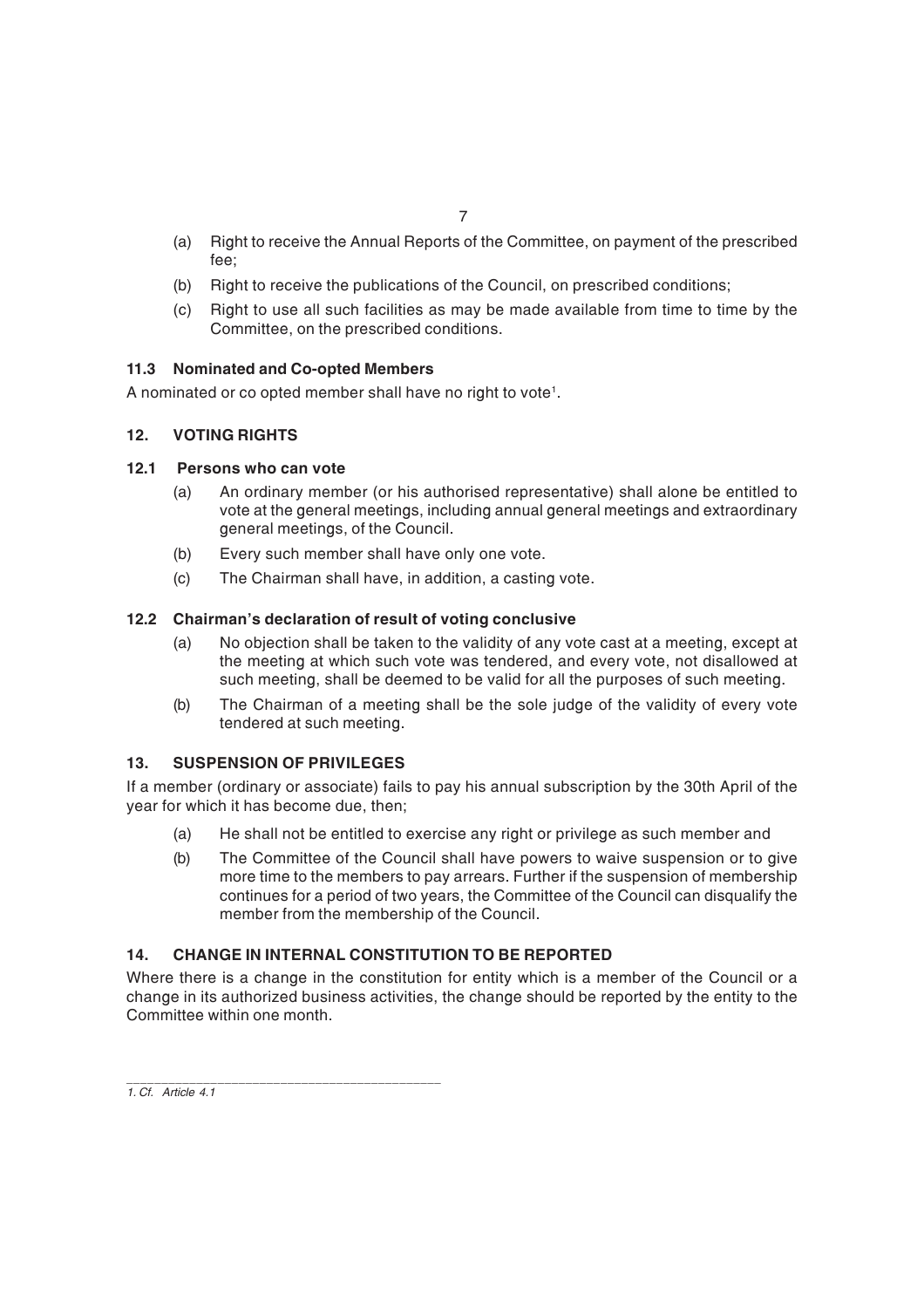# 8

## **15. REGISTER OF MEMBERS**

The Council shall keep a Register of Members (ordinary and associate), in physical or digital format, and enter therein the following particulars of its members, namely

- (a) The name, address and occupation of the member;
- (b) The name of the proposing and the seconding member of such member;
- (c) The class of membership of such member;
- (d) The date on which each member was entered in the register; and
- (e) The date on which he ceased to be a member.

## **16. MEETING OF THE COUNCIL**

## **16.1 Annual General Meeting**

The Council shall hold a general meeting which shall be styled as its annual general meeting in accordance with the provisions of the Act.

#### **16.2 Business**

- (a) The annual general meeting shall be held at any time during business hours, on a day (not being a public holiday) decided by the Committee.
- (b) The notice calling the meeting shall specify it as the annual general meeting.

## **17. PROCEDURE AT MEETINGS OF THE COUNCIL**

#### **17.1 Scope of the articles**

Subject to the provisions of the Act and of these articles, the provisions of the following articles shall apply, in regard to meetings of the Council.

#### **17.2 Quorum**

- (a) No business shall be transacted at any general meeting, unless the requisite quorum is present at the commencement of the business.
- (b) The quorum for a general meeting shall be one tenth of the total number of ordinary members of the Council or twenty-five, whichever is less.

## **17.3 Venue**

Every general meeting of the Council shall be held in the city in which the registered office of the Council is situated at such place as may be decided by the Committee.

## **17.4 Adjournment**

(a) If, after the expiration of half an hour from the time appointed for holding a general meeting of the Council, the quorum<sup>1</sup> is not present then:

\_\_\_\_\_\_\_\_\_\_\_\_\_\_\_\_\_\_\_\_\_\_\_\_\_\_\_\_\_\_\_\_\_\_\_\_\_\_\_\_\_\_\_\_\_

*<sup>1.</sup> See also article 17.2(b) for quorum*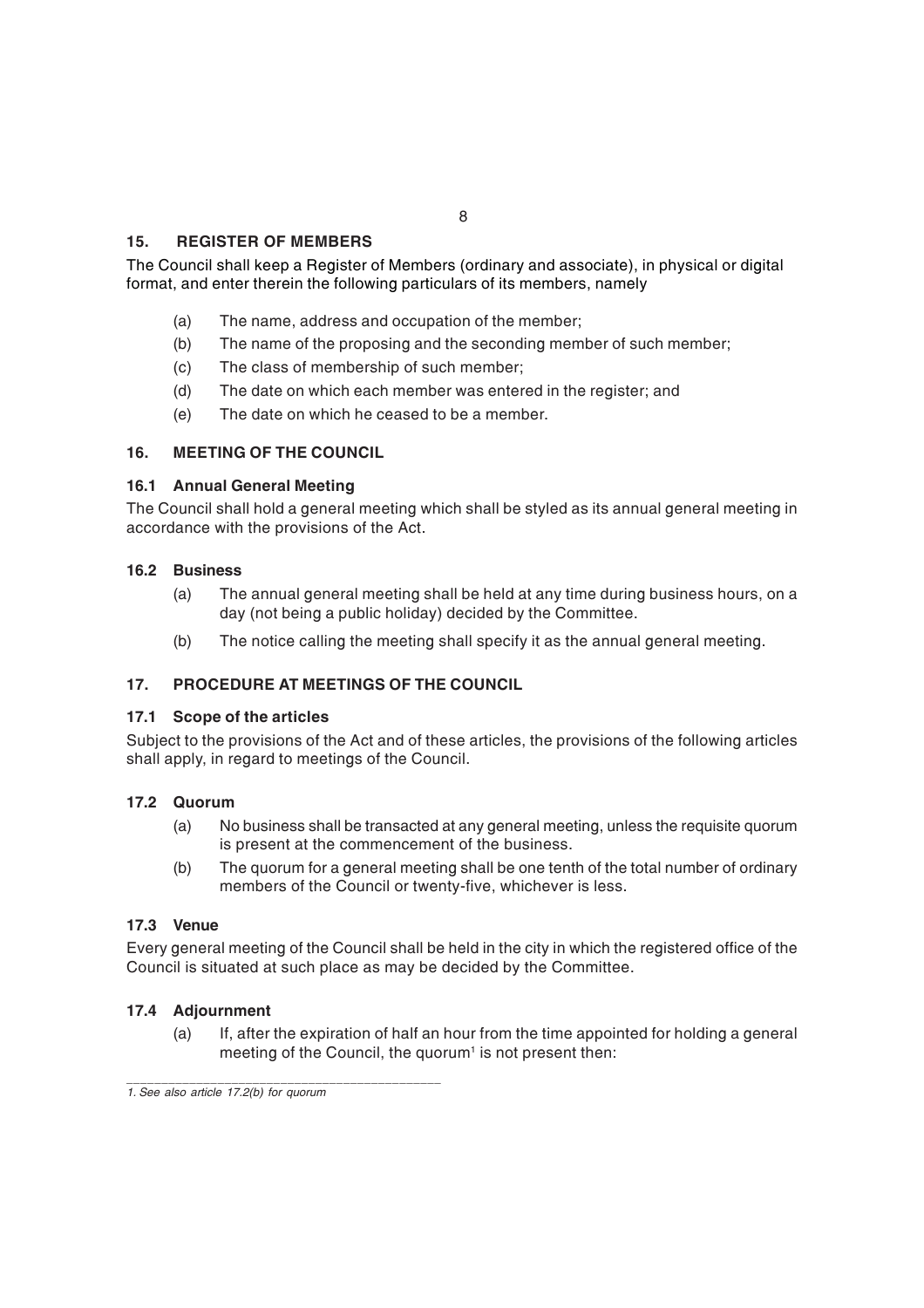- (i) If the meeting is convened by or upon the requisition of the members, it shall stand dissolved;
- (ii) In any other case, the meeting shall stand adjourned<sup>1a</sup> to the same day, after one week (if that day is not a public holiday) at the same time and place or to such other day and at such other time and such other place (in the same city) as the Committee may determine.
- (b) If, even in any such adjourned meeting, quorum is not present at the expiration of half an hour from the time appointed for holding the meeting, then the members present shall constitute the quorum<sup>1b</sup> and may transact the business for which the meeting was called.

## **17.5 Chairman**

- (a) Chairman of the Council shall be entitled to take the chair at every general meeting of the Council,
- (b) If there is no Chairman or if he is not present within 15 minutes from the time appointed for holding such meeting or, if he is unwilling to act, then one of the Vice-Chairmen of the Council (if present and willing) shall preside.
- (c) If any of the Vice-Chairmen is not present and willing, the members of the Committee who are present may choose a member of the Committee to preside at the meeting.
- (d) If there be no member of Committee willing to take the chair, the ordinary members of the Council who are present shall elect one of themselves to be the Chairman of the meeting of the Council<sup>1c</sup>.

#### **17.6 Adjournment : General Provisions**

- (a) The Chairman may, with the consent of the meeting, adjourn any meeting from time to time and no business shall be transacted at the adjourned meeting, other than the business left unfinished at the meeting from which the adjournment took place $^{\text{2}}.$
- (b) No notice of the adjourned meeting shall be necessary, unless the meeting is adjourned for more than ten days $^{\rm 3}.$

#### **17.7 Voting on resolution**

- (a) At any general meeting a resolution put to vote at the meeting shall be decided on a show of hands, unless a poll by secret ballot is ordered under clause (b) of this article.
- (b) A poll by secret ballot before or on the declaration of the result of voting on any resolution on show of hands.

*\_\_\_\_\_\_\_\_\_\_\_\_\_\_\_\_\_\_\_\_\_\_\_\_\_\_\_\_\_\_\_\_\_\_\_\_\_\_\_\_\_\_\_\_\_*

*<sup>1</sup>a. As to adjournment generally see article 17.6 infra*

*<sup>1</sup>b. See also article 36.1 infra for quorum*

*<sup>1</sup>c. As to Council meeting see article 36.2 infra*

*<sup>2.</sup> Article 17.6 (a) to be further considered with reference to requisitioned meetings as per article 34.3. infra*

*<sup>3.</sup> As to adjournment for want of quorum see also article 17.4 infra.*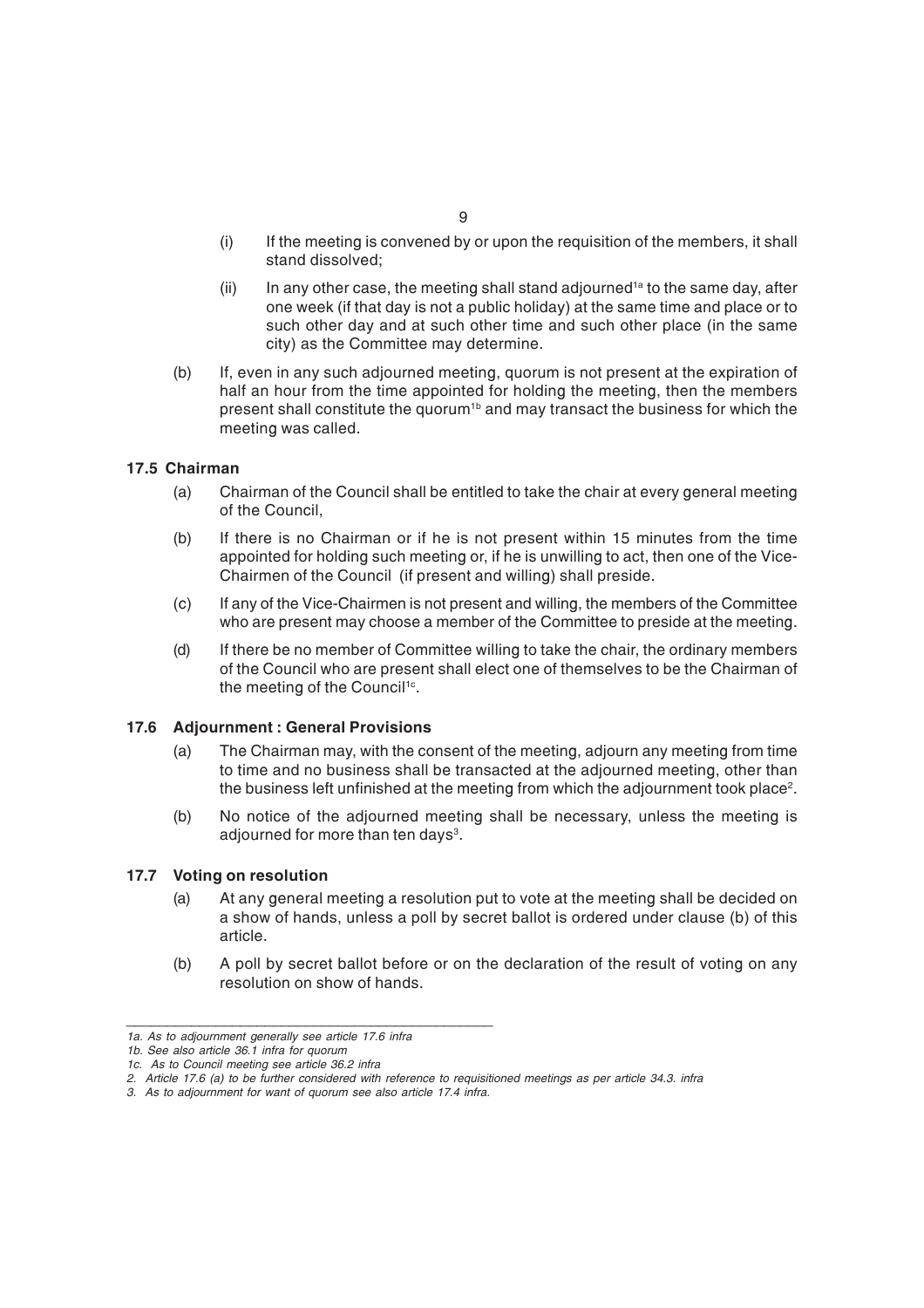- (i) May be ordered to be taken by the Chairman of the meeting, of his own motion;
- (ii) Shall be ordered by the Chairman, if it is demanded by at least five members having the right to vote on the resolution and present in person or by authorised representative.

## **17.8 Minutes conclusive**

An entry in the Minute Book of the Council in regard to any resolution moved at the meeting shall be the conclusive evidence of the fact that the resolution was carried out:

- (a) unanimously; or
- (b) adopted by majority; or
- (c) lost,

as the case may be.

# **18. COMMITTEE OF ADMINISTRATION**

- (a) The Council shall have a Committee of Administration to perform the functions assigned to it by these articles,
- (b) The composition of the Committee shall be as provided in article 27.

# **19. DISQUALIFICATIONS FOR MEMBERSHIP OF THE COMMITTEE**

- (a) A person shall be disqualified for being, or for continuing as a member of the Committee, if he becomes subject to any of the disqualifications enumerated in article 8 in regard to the membership of the Council.
- (b) Before declaring a member to be disqualified, the Committee shall give him a reasonable opportunity of being heard and shall follow such procedure as may be prescribed<sup>1</sup>.

# **20. VACANCIES**

## **20.1 Casual vacancies**

- (a) If there arises a casual vacancy in the office of any member of the Committee (other than Regional Chairmen and members who are nominated or co-opted), it shall be filled up by the Committee. Provided that when the vacancy is for a period not exceeding two months, the Committee may, if it so chooses, decide not to fill up the vacancy, so long as the number of vacancies so left unfilled does not exceed three.
- (b) A person appointed to fill up a casual vacancy shall hold office only for the remainder of the term of the original member.

\_\_\_\_\_\_\_\_\_\_\_\_\_\_\_\_\_\_\_\_\_\_\_\_\_\_\_\_ *1. Cf. article 8*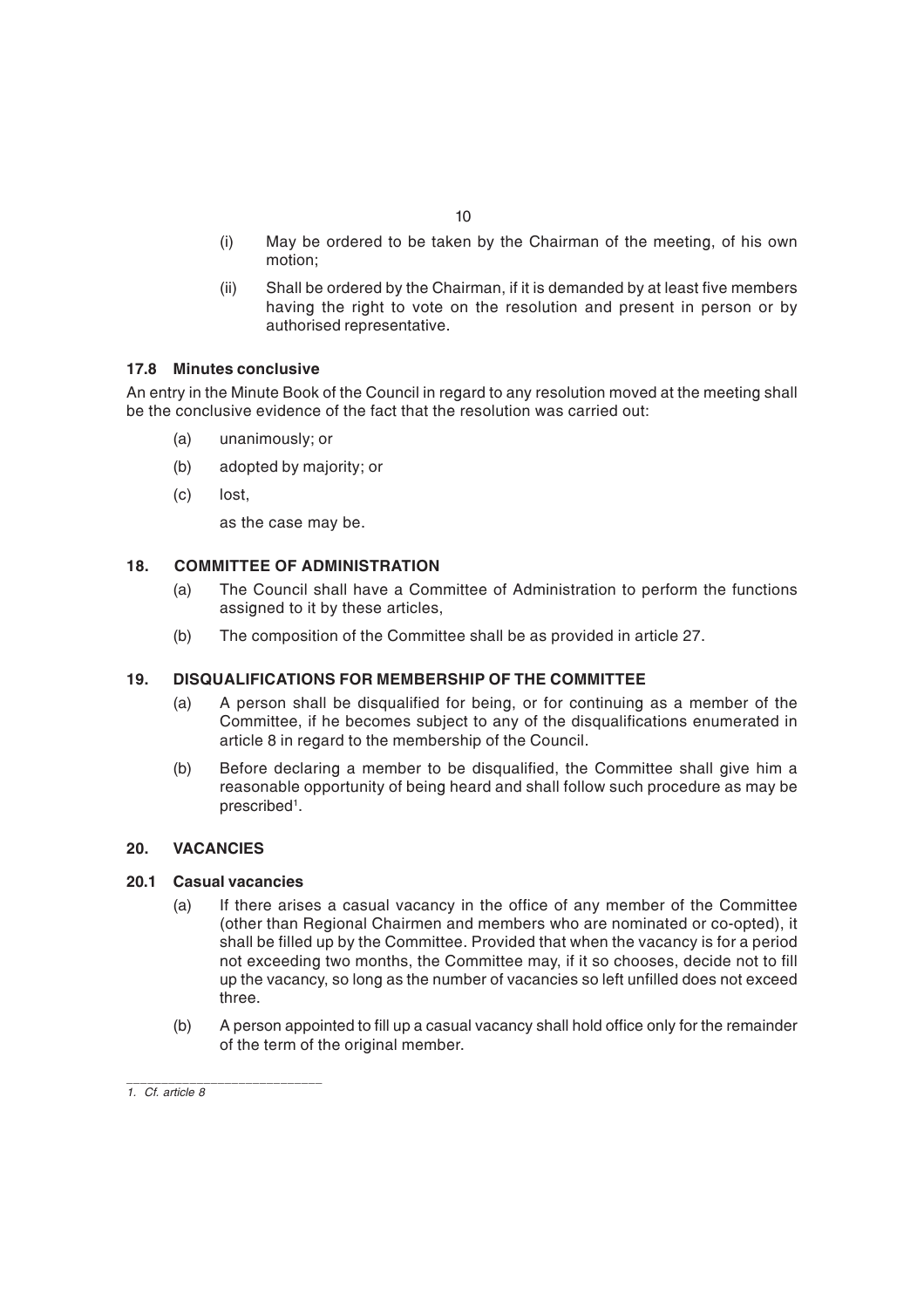## **20.2 Member going out of India**

If a member of the Committee (other than a nominated or co-opted member and other than the Regional Chairmen) desires to go out of India, the following provisions shall apply.

- a) Such member shall intimate to the Executive Director the date of his expected return to India and obtain leave of absence from the Committee for a period not exceeding four months.
- b) If his absence is expected to exceed four months or if he does not obtain leave as above, his seat shall be deemed to fall vacant and the provisions of article 20.1 of these articles shall apply.
- c) If his expected absence does not exceed four months and he has obtained leave as aforesaid, the Committee may appoint such person as it thinks fit to be member of the Committee, for the period of absence of the member going out of India.

#### **21. REGIONAL CHAIRMEN**

- (a) Regional Chairmen shall be ex-officio members of the Committee of Administration.
- (b) Their election shall be held along with elections to the Committee and shall be regulated by rules to be made by the Committee.

## **22. REGIONAL COMMITTEES**

#### **22.1 Formation of Regional Committee**

- (a) The Committee of Administration shall form a Regional Committee for each Region, except where the products with which the Council is concerned are mainly confined to one Region.
- (b) The geographical extent of such Region shall be determined by the Committee of Administration.
- (c) The Regional Committee shall consist of the following:
	- (i) the Regional Chairmen, and
	- (ii) such number of other members as may be nominated by the Committee of Administration.

#### **22.2 Functions of Regional Committees**

- 1. Each Regional Committee shall function under the general control, superintendence and direction of the Committee:
- 2. Each such Regional Committee shall
	- a. Take steps to stimulate exports of the product from its region and
	- b. Perform such other functions as the Committee may lay down, from time to time.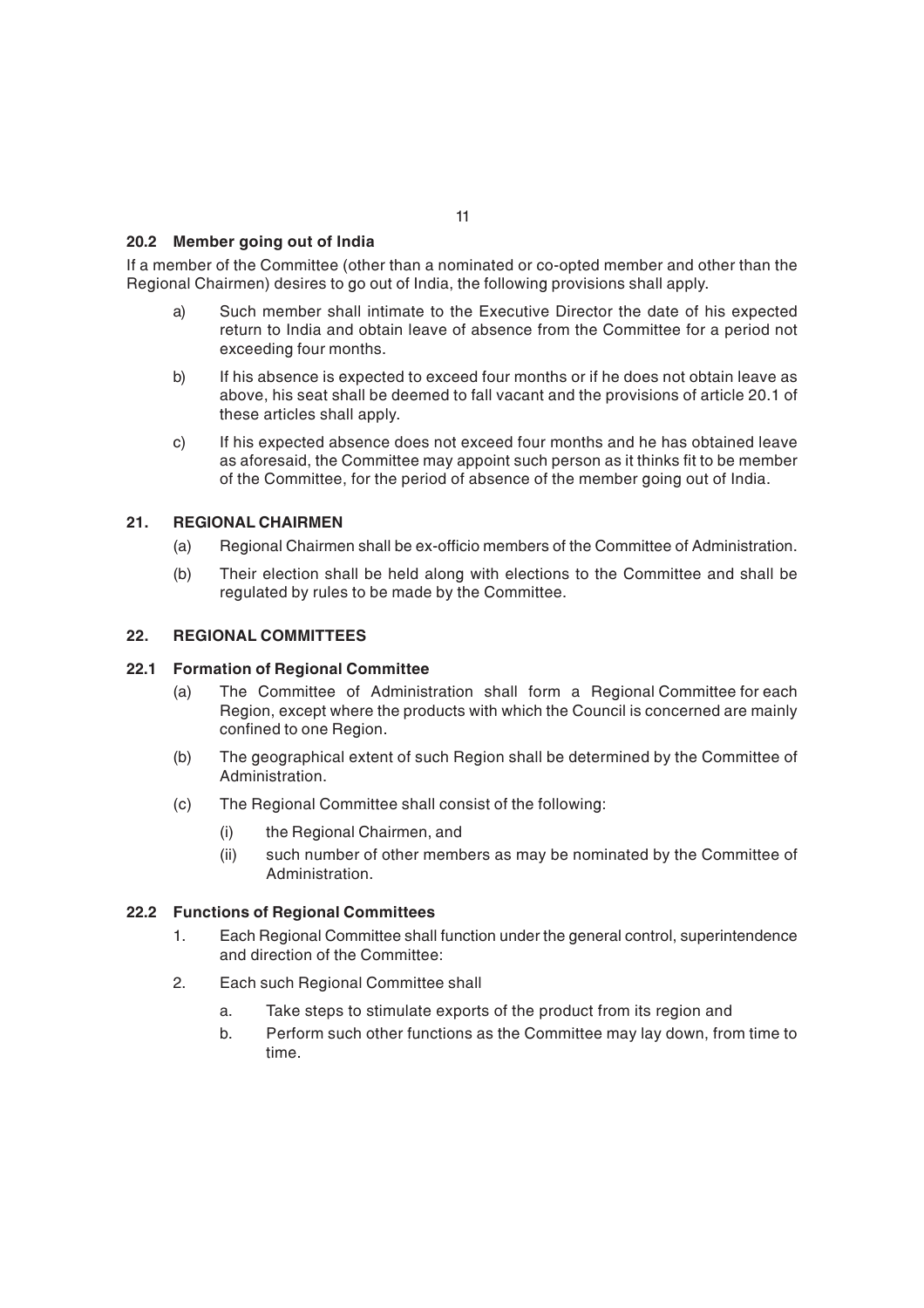## **23. PANELS / SUB-COMMITTEES / STATE COMMITTEES**

The Committee may, from time to time, constitute Panels / Sub-Committees / State Committees to perform such functions as the Committee may lay down, and may define their composition.

**23.(A)** "Vision Committee" means an Advisory Committee consisting of Past Chairmen of the Council to provide continuity and advice to the new Committee. Past Chairmen willing to join the Vision Committee may express their interest, in writing, to the Executive Director within three weeks of constitution of new Executive Committee for inclusion in the Vision Committee. Members of the Vision Committee shall also be "Special Invitee" to the Executive Committee, without any voting rights.

## **24. FUNCTIONS OF THE COMMITTEE OF ADMINISTRATION**

Functions of the Committee of Administration shall be as follows:

- (a) To administer the general affairs of the Council;
- (b) To determine what work shall be undertaken by the Council and to arrange for the conduct of such work;
- (c) To receive and deal with reports and recommendations of the various Sub-Committees (where such Sub-Committees have been constituted);
- (d) To arrange for the publication of reports and other documents issued by the Council;
- (e) To collaborate in kindred activities with other Export Promotion Councils in India and similar bodies in foreign countries and with international organizations working in the field;
- (f) To control the finances of the Council;
- (g) To control the staff of the Council;
- (h) To take steps to conduct timely elections to various posts contemplated by these rules;
- (i) From time to time, to make rules for the proper conduct and management of the affairs of the Council including matters which are to be prescribed under these articles;
- (j) To do all such other lawful acts as would be conducive to the interests of the Council.

#### **25. SEAL**

- (a) The Committee shall have a seal and shall provide for its safe custody;
- (b) The seal of the Council shall not be affixed to any document, except under the general or specific authority of the Committee and shall also not be affixed to any instrument except in the presence of two members of the Committee or such other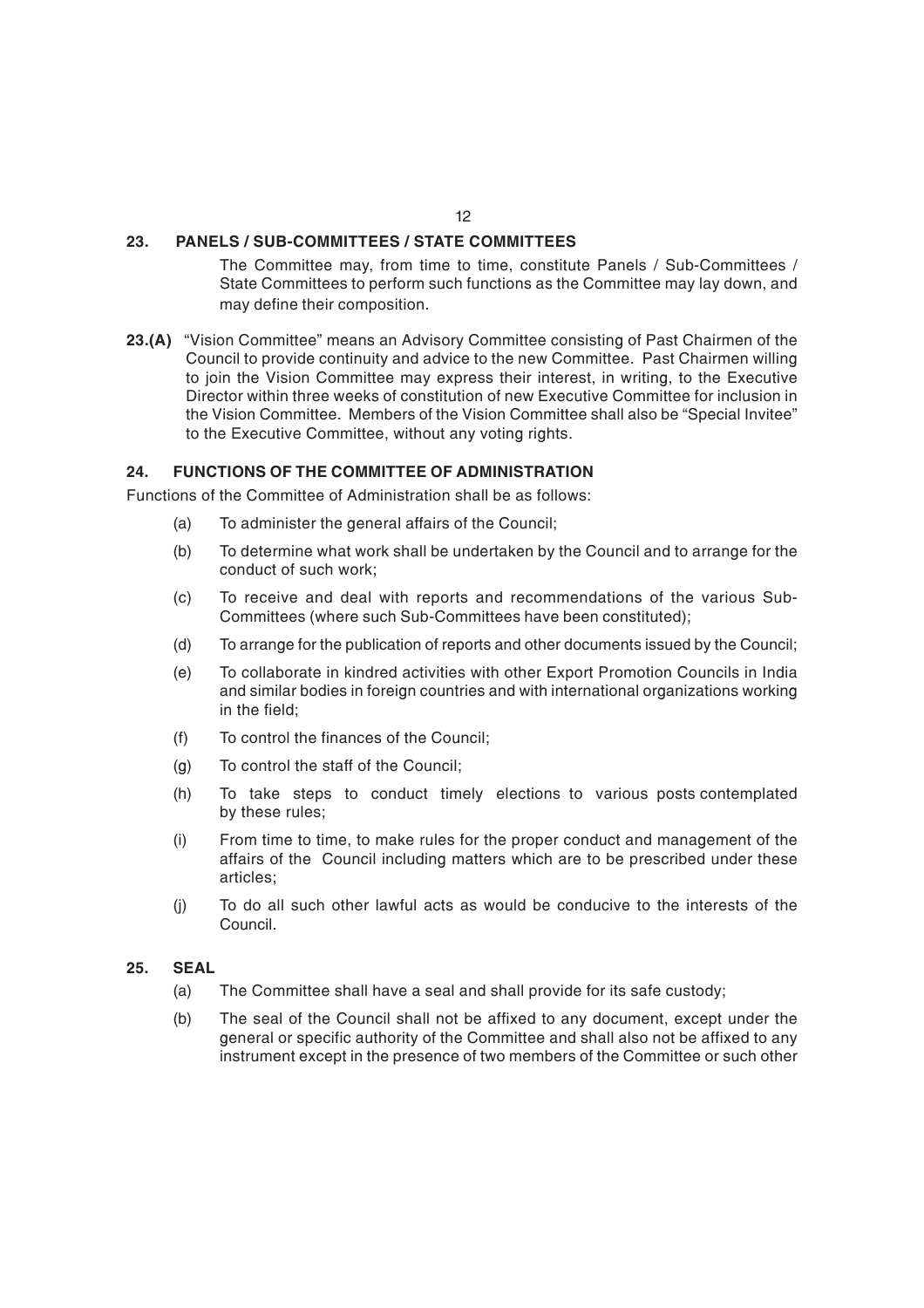persons as the Committee may appoint for the purpose; and these two members or other persons shall sign every legal instrument to which the seal of the Council is so affixed in their presence.

## **26***.* **PROCEDURE OF THE COMMITTEE**

- (a) The Chairman of the Council shall, when present, preside at all the meetings of the Committee;
- (b) If the Chairman is not present at any meeting of the Committee, one of the Vice-Chairmen shall preside at the meeting.
- (c) In the absence of the Chairman and Vice-Chairmen, the members of the Committee present at the meeting shall elect one from amongst themselves to be the Chairman of that particular meeting;
- (d) At least four meetings of the Committee shall be held every year,
- (e) The Chairman may himself require the Executive Director to call a meeting of the Committee at any time.
- (f) If a requisition in writing is made to the Chairman by not less than one-fifth of the members of Committee having voting rights on the date of requisition but with a minimum of three, the Chairman shall require the Executive Director to call a meeting of the Committee within a reasonable time, which shall not exceed 15 days.
- (g) Not less than seven clear days notice of every meeting of the Committee shall be given to each member of the Committee who shall, for the time being, be in India.
- (h) At any meeting of the Committee, one third of the total strength of the Committee (as then constituted) shall be the quorum.
- (i) Each member of the Committee, including the Chairman shall have one vote and in-case of tie, the Chairman shall, in addition to his own vote, have a casting vote.
- (j) There shall be no proxy at the meetings of the Committee.
- (k) The Committee shall meet at such times as may be considered advisable, and may make such rules, as are considered necessary, as to the summoning and holding of the meetings of the Committee, and for the transaction of business at such meetings.
- (l) The record of the proceedings of the Committee shall be open for examination by the members of the Committee.

## **27. CHAIRMAN, VICE-CHAIRMEN, ETC. AND THE COMPOSITION OF THE COMMITTEE.**

#### **27.1 Chairman and Vice-Chairmen**

There shall be one Chairman and two Vice Chairmen – one from the Hardware Sector and the other from the Software & Services Sector.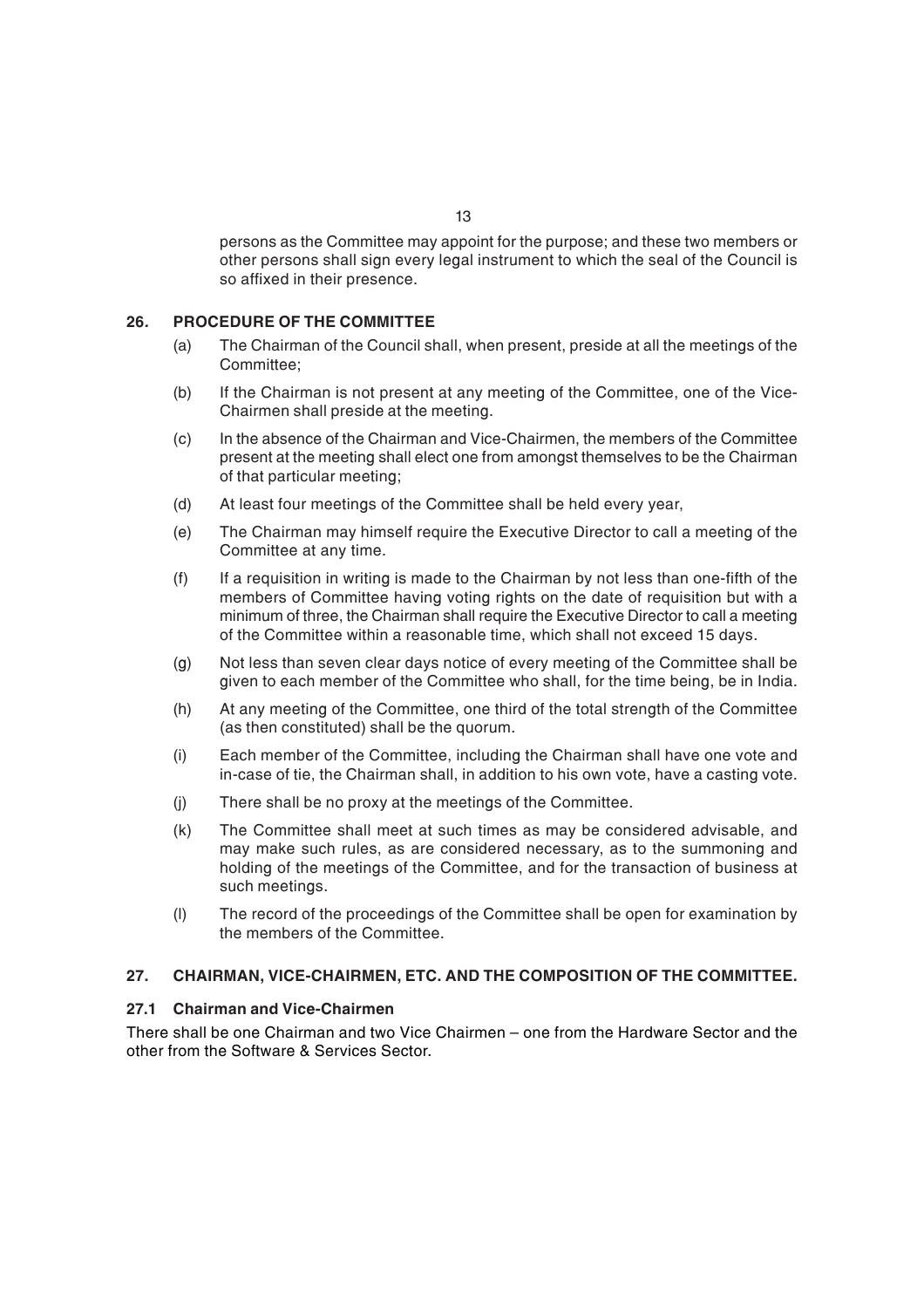All eligible members of the Council shall elect, for a term of two years, a Vice Chairmen and Members of the Executive Committee.

The elected members of the Committee shall elect a Vice Chairmen, who will be from a different sector as compared to the directly elected Vice Chairmen and will be eligible for re-election.

For the first term (2016-18), they shall also elect a Chairman for the first two years period. Thereafter, elections will be conducted for the post of Vice Chairmen and the Vice Chairmen so elected through e-voting process shall become Chairman after completion of his/her tenure of two years, unless he declines to accept the post of Chairman or he/she is removed from the post of Vice Chairmen by a no-confidence vote of no less than the two third of the Executive Members. The resolution regarding no confidence will have to be put to vote on the same pattern of direct elections / e-voting as followed during the time of election to the post of Vice Chairmen. In the event of post of Vice Chairmen falling vacant due to any of the circumstances, the post shall be filled up through the election / e-voting process by all the members eligible to vote.

Any member having held the post of Chairman and / or Vice Chairmen (through election / e-voting process) can be re-elected as Vice Chairmen only after the gap of four years.

The second Vice Chairmen elected by the Executive Committee Members from amongst themselves will be eligible for re-election.

## **27.2 Composition of the Committee**

- (1) The Committee of Administration shall have the following members:
	- (a) Elected members with a minimum of ten and maximum of twenty, including the Regional Chairmen (with equal reservation of seats amongst Software and Hardware Sector, in case of Executive Committee members). However, if any seat reserved under this clause cannot be filled up by a candidate of that reserved category, the seat shall be deemed to be unreserved.
	- (b) Nominated members, not exceeding three in number.
- (2) Subject to the provisions of clause (l), the number of members of the Committee shall be laid down by rules made by the Committee.
- (3) The Council, in order to facilitate the coordination on Export Policy and Promotion matters, may request the Government to nominate upto 3 members in the Committee. In addition, the Committee of the Council can nominate upto 2 additional members to the Committee. Executive Director of the Council shall be the Member Secretary of the Committee in ex-officio position and all these nominated members and ED would be without voting rights.

#### **27.3 Reservation**

- (a) At least one third of the seats for the elected members of the Committee shall be reserved for representatives of small-scale industries.
- (b) In addition, at least one third of the seats for elected members of the Committee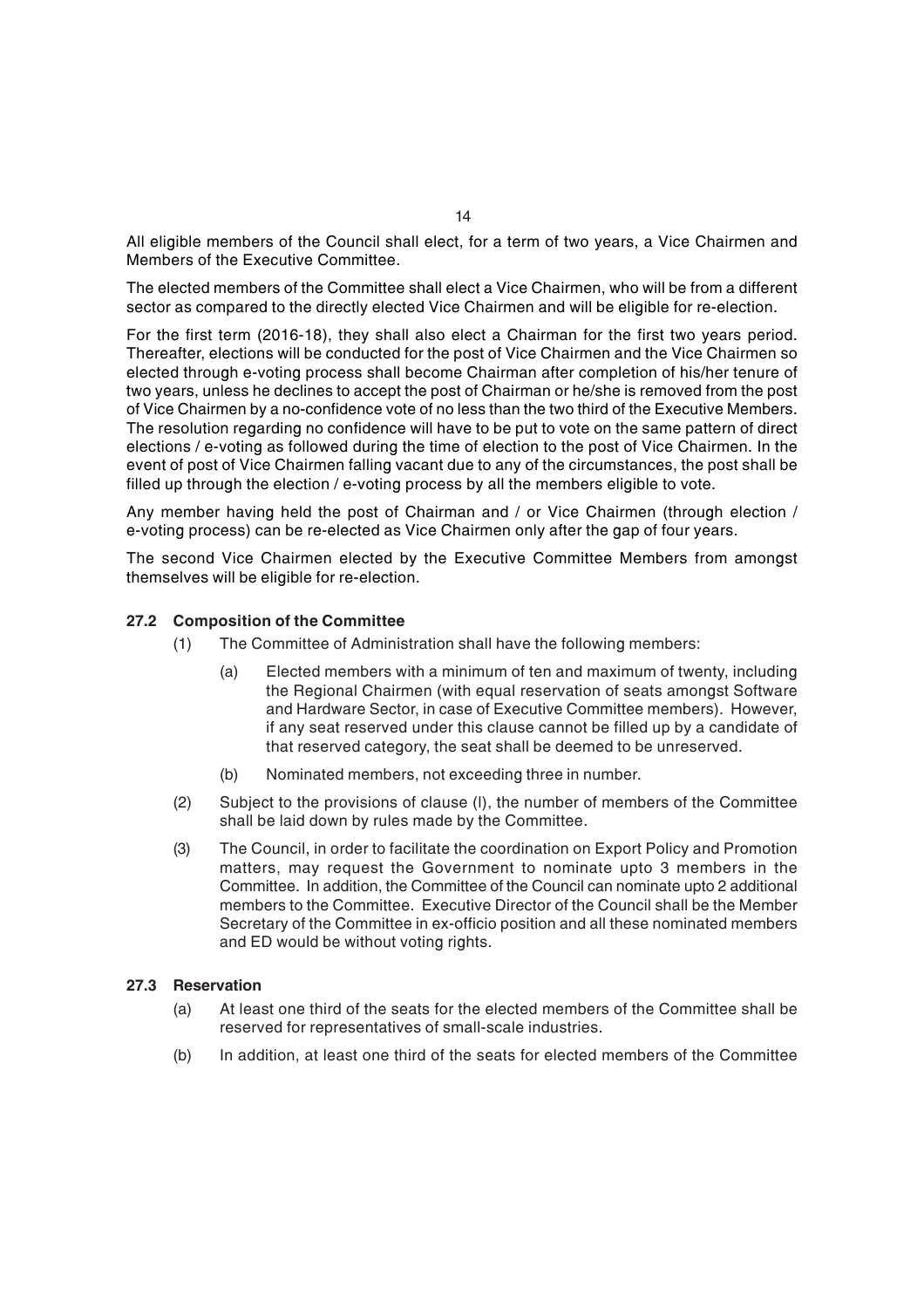shall be reserved for exporters who fall within the category of star trading houses for the purposes of the Foreign Trade Policy for the time being in force or who have for the time being similar status under the said policy.

(c) Where any seat reserved under clause (a) or (b) of this article can not be filled up by a candidate of that reserved category, that seat shall be deemed to be unreserved.

## **27.4 Co-opted members**

The Committee may co-opt such members<sup>1</sup>, as it considers necessary for the efficient conduct of its business in relation to specific types of activities.

## **27.5 Certain further provisions as to nominated members**

- (a) The term of office of members of the Committee, who are nominated by the Central Government at the request of the Council, shall be co-terminus with the term of the Committee.
- (b) The Central Government may, at any time, require such a nominee to relinquish his office and may appoint another person in his place.

## **27.6 Retirement of elected members**

The members of the Committee shall hold office for a period of two years and shall retire automatically after completion of a term of two years, but shall be eligible for re-election.

#### **27.7 Elections to the Committee and Returning Officer**

- (a) Elections to the Committee shall be conducted every two years, well before the expiry of the term of the retiring members / Committee.
- (b) The Committee shall appoint a returning officer for conducting elections.

#### **27.8 Rules**

Rules made by the Committee shall make provisions regarding the elections to the offices of the Chairman, Vice-Chairmen and on matters not provided for in these articles.

#### **28. CHAIRMAN OF THE COMMITTEE**

The Chairman of the Council shall ordinarily be the Chairman of the Committee of the Council and shall be responsible for the proper functioning of the Council. :

#### **29 VICE-CHAIRMEN**

(a) One of the Vice-Chairmen, nominated by the Chairman, shall, in the absence of the Chairman, have the-power to perform the duties of the Chairman.

*\_\_\_\_\_\_\_\_\_\_\_\_\_\_\_\_\_\_\_\_\_\_\_\_\_\_\_\_\_\_\_\_\_\_\_\_\_\_\_\_\_\_\_\_\_ 1 cf para 3 of Article 27.2*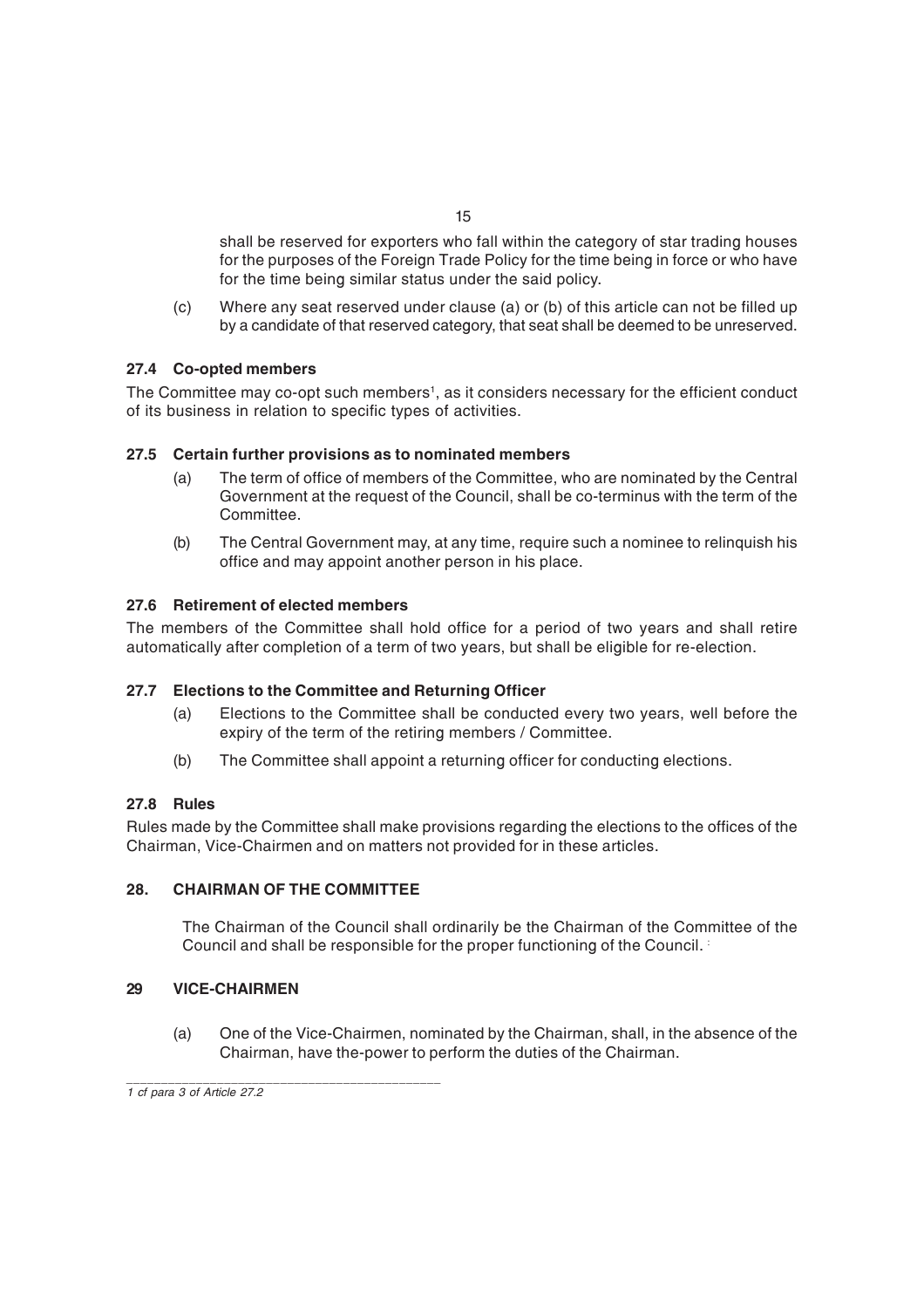(b) The Vice-Chairmen may also perform any other functions that may be entrusted to them by the Chairman.

## **30. REMUNERATION**

Members of the Committee shall not be entitled to any remuneration $^{\rm t}$  for attending its meetings or for any other function performed by them as such members.

## **31. POWERS OF THE COMMITTEE**

- (a) The Committee shall be the Managing Body of the Council and, in addition to the powers and authorities conferred by statute or by these articles, may exercise all such powers and do all such acts and things as shall, by statute or by these articles, be directed or authorized to be done by the Council in a general meeting.
- (b) Such acts of the Committee as are not regulated by statute or by these articles, shall be subject to such regulations or directions as may, from time to time, be decided upon or given at any annual or extra ordinary general meeting of the Council.

Provided that no such regulation or direction shall invalidate any prior act of the Committee which would have been valid, if the regulation or direction had not been made or given.

### **32. RESOLUTION BY CIRCULATION**

- (a) Any business which may be necessary for the Committee to transact may, if the Chairman so directs, be carried out by circulation of papers among all its members; and any resolution so circulated and approved by the majority of such members shall be as effectual and binding, as if the resolution had been passed at meeting of the Committee, provided that at least the number of members who constitute the quorum of the Committee have recorded their views on the resolution.
- (b) When any business is so referred by circulation to the members of the Committee, a period of not less than seven clear days shall be allowed for the receipt of replies from such members, such period being reckoned from the date on which the notice of the business is issued.
- (c) If a resolution is circulated, the result of the circulation, shall be communicated to all members of the Committee present in India and shall be recorded in the minutes of the next meeting of the Committee.

#### **33. EXECUTIVE DIRECTOR, SECRETARY, OFFICERS AND OTHER EMPLOYEES.**

#### **33.1 Executive Director**

(a) There shall be an Executive Director of the Council, who shall be under the control and direction of the Committee and shall be in overall charge of the administration

*\_\_\_\_\_\_\_\_\_\_\_\_\_\_\_\_\_\_\_\_\_\_\_\_\_\_\_\_\_\_\_\_\_\_\_\_\_\_\_\_\_\_\_\_\_*

*<sup>1</sup> As to Council members, see article 34.4 infra.*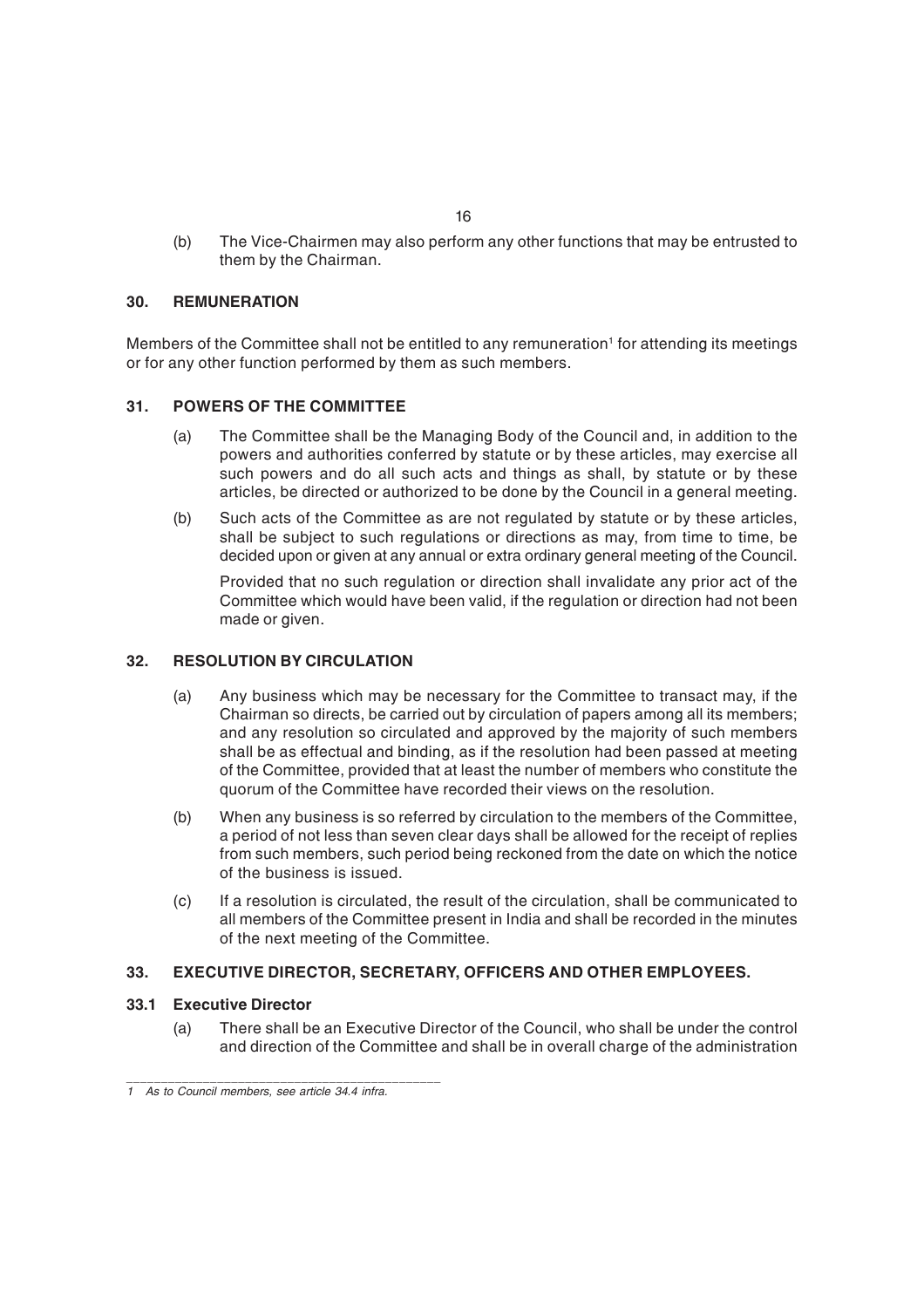of the Council; and shall supervise the work of all officers of the Council,

(b) If necessary, the Council may have a Secretary<sup>1</sup>, who shall, however, work under the administrative control of the Executive Director.

#### **33.2 Secretary, if appointed**

- (a) The Secretary shall have charge of all correspondence and shall keep an account of the funds of the Council and of funds connected with, or in any way controlled by, the Council.
- (b) He shall keep accurate minutes of all the meetings of the Council and of the Committees.
- (c) He shall take proper care of all assets belonging to the Council.
- (d) He shall give notice to members, of all meetings of the Council or the Committee.
- (e) He shall duly notify members of their appointment, shall countersign all cheques signed by the Chairman or by any member or members of the Committee duly authorized in this behalf and shall collect all moneys due to the Council.
- (f) He shall prepare an Annual Report of the Council.
- (g) He shall generally perform all such functions as are incidental to his office or as may be assigned to him by the Committee or Executive Director, from time to time.

#### **33.3 Officers**

The officers of the Council, including the Secretary (if appointed), shall devote themselves entirely to such business and affairs of the Council as may be assigned to them by the Executive Director or the competent authority.

#### **33.4 Employees (rules regarding)**

- (1) The Committee may, in respect of all employees of the Council make rules to regulate the following matters, namely;
	- (a) Conditions of service;
	- (b) Appointment, Promotion and Dismissal;
	- (c) Grant of pay, leave, allowances, pension, gratuity and compassionate allowance; and
	- (d) The establishment and maintenance of a Provident Fund and other Funds for the welfare of the employees.

#### **34. GENERAL MEETINGS**

#### **34.1 General Meetings of the Council**

*\_\_\_\_\_\_\_\_\_\_\_\_\_\_\_\_\_\_\_\_\_\_\_\_\_\_\_\_\_\_\_\_\_\_\_\_\_\_\_\_\_\_\_\_\_*

(a) A general meeting of the Council shall be held within eighteen months of the

*<sup>2</sup> Provision regarding Secretary may be deleted, where not required.*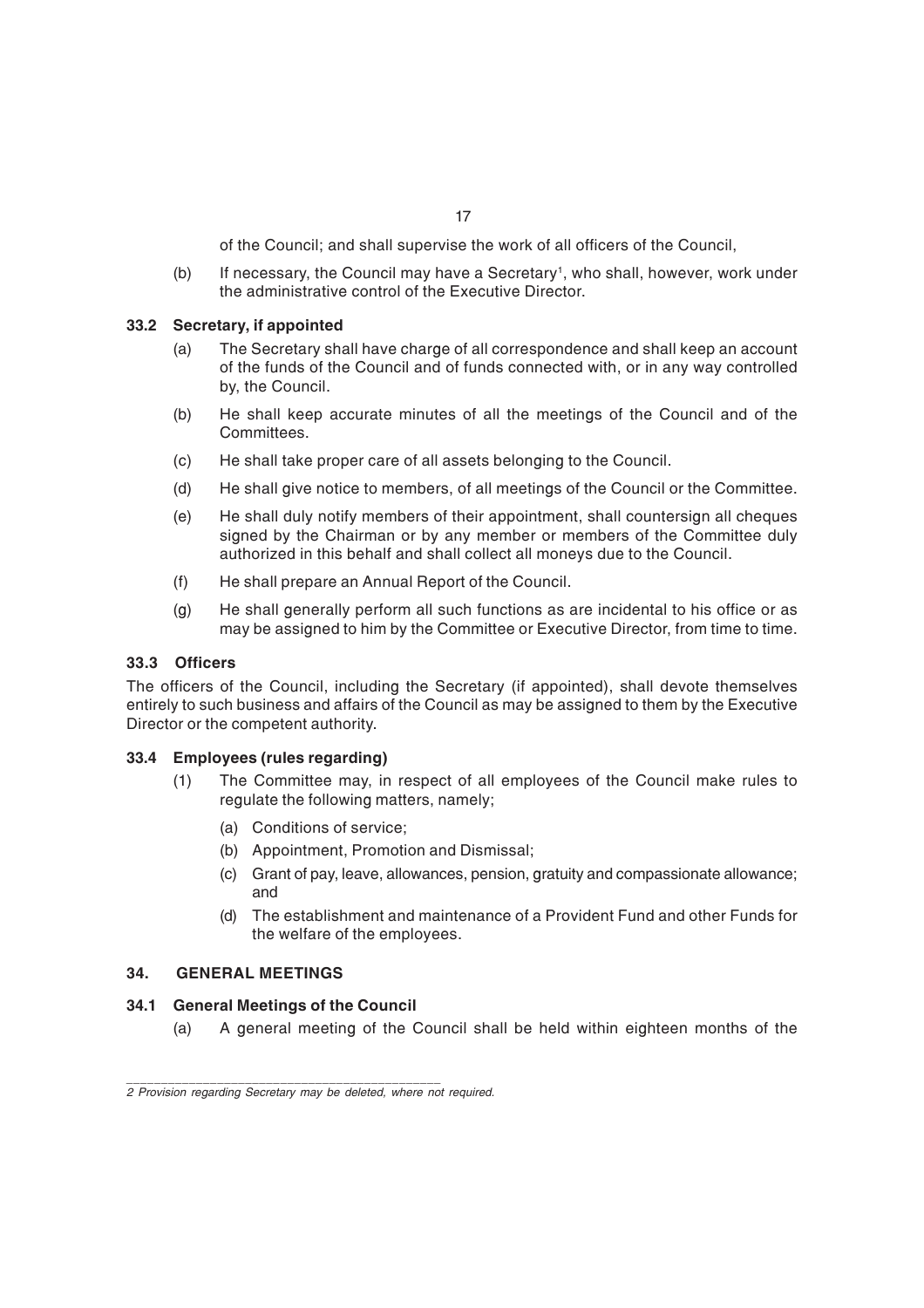incorporation of the Council and thereafter once at least in every calendar year on such date, (not being more than fifteen months after the preceding general meeting) and at such places, as the Committee may consider convenient for the dispatch of business.

- (b) At the general meeting, a report of the activities of the Committee for the year under review and the yearly audited accounts, including *a* statement of income and expenditure and a Balance Sheet made up to a date not earlier than the date of the meeting by more than six months shall be submitted.
- (c) Such meeting shall be called annual general meeting; and all other general meetings of the Council shall be called extra ordinary general meetings.

## **34.2 Business for the annual general meetings**

The ordinary business to be transacted at an annual general meeting of the Council shall be;

- (a) To receive and consider the accounts and the reports of the Committee and the auditors;
- (b) To place on record the names of the Committee members; and
- (c) To appoint and fix the remuneration of the auditors.

#### **34.3 Requisition for meeting**

If one-tenth of all the members having voting rights on the date of requisition, by requisition in writing setting forth the reasons therefor and signed by them and addressed to the Committee, request the Committee to call a meeting of the Council, the Committee shall within 21 days of the receipt by it of the requisition, cause to be sent out a notice, calling a meeting of the Council, for such date and time as may be determined by the Committee.

#### **34.4 No right to remuneration**

Members of the Council shall not be entitled to any remuneration' for attending its meeting or for performance of any other functions as such members.

#### **35 NOTICES OF MEETINGS**

#### **35.1 Notice how given**

- (a) In regard to every annual general meeting of the Council not less than fourteen day's notice to the members, specifying the place, date and hour of meeting (with a statement of the business to be transacted thereat) shall be given.
- (b) A notice may be given to any member either personally or by any means of communication available such as post, fax, courier, e-mail, Web site, Newspaper etc. at their registered address / contact numbers / address available in the records of the Council.
- (c) Where a notice is sent by post, the service shall be deemed to have been effected at the expiry of 48 hours after it is posted, as provided in the Act.

*\_\_\_\_\_\_\_\_\_\_\_\_\_\_\_\_\_\_\_\_\_\_\_\_\_\_\_\_\_\_\_\_\_\_\_\_\_\_\_\_\_\_\_\_\_*

*<sup>1.</sup> Cf. Article 30.1 as to Committee members.*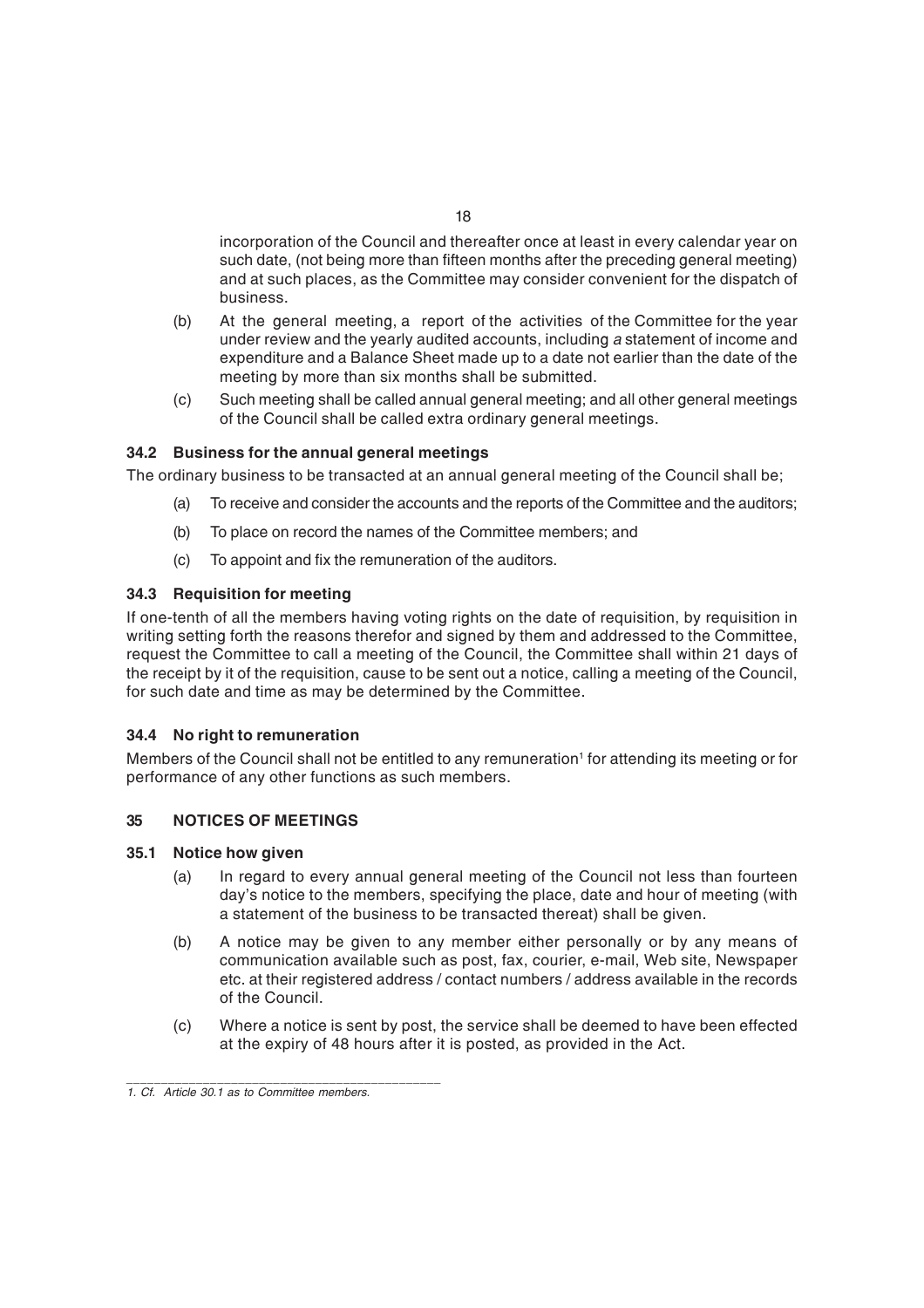## **35.2 Service of notice**

- (a) Any notice required to be given by the Council to the members or any of them, and not expressly provided for by these articles, shall be sufficiently given if given by advertisement and any notice which is required to be or which may be given by advertisement shall be advertised once at least in one or more newspaper circulating in the neighbourhood of the registered office of the Council.
- (b) The non-receipt by any member of any notice of meeting required by these articles to be given to the member, shall not invalidate any proceedings or any meeting orany resolution passed at any meeting.

## **36. PROCEEDINGS AT MEETINGS OF THE COUNCIL**

#### **36.1 Business and Quorum**

No business shall be transacted at any meeting of the Council, unless the quorum laid down in article 17.2 is present at the commencement of the business and if no such quorum is present within half an hour of the meeting, then the provisions of article 17.4 shall apply.

## **36.2 Conduct of meeting : who to preside**

The provisions of article 17.5 shall apply regarding presiding at meetings of the Council.

### **36.3 Voting**

At any general meeting, a resolution put to the vote of the meeting shall be decided by a show of hands unless a poll, before or on the declaration of the result, of hands is demanded by the Chairman that the resolution has, on a show of hands, been carried unanimously, or by a particular majority, or lost, shall be conclusive; and an entry to that effect in the book of the proceedings of the meetings of the Council and signed by the Chairman shall be conclusive evidence of the fact without proof of the number or proportion of the votes recorded in favour, or against that resolution.

#### **36.4 Adjournment**

The Chairman of a meeting of the Council may, with the consent of the meeting, adjourn the same from time to time but no business shall be transacted at any such adjourned meeting other than the business left unfinished at the meeting from which the adjournment took place.

## **36.5 Voting confined to ordinary members**

No member other than an ordinary member of the Council shall vote at its meetings.

## **37. VOTES OF MEMBERS**

At any meeting of the Council, every ordinary member present shall be entitled to one vote and in the event of an equality votes, the Chairman shall have a casting vote, in addition to his own.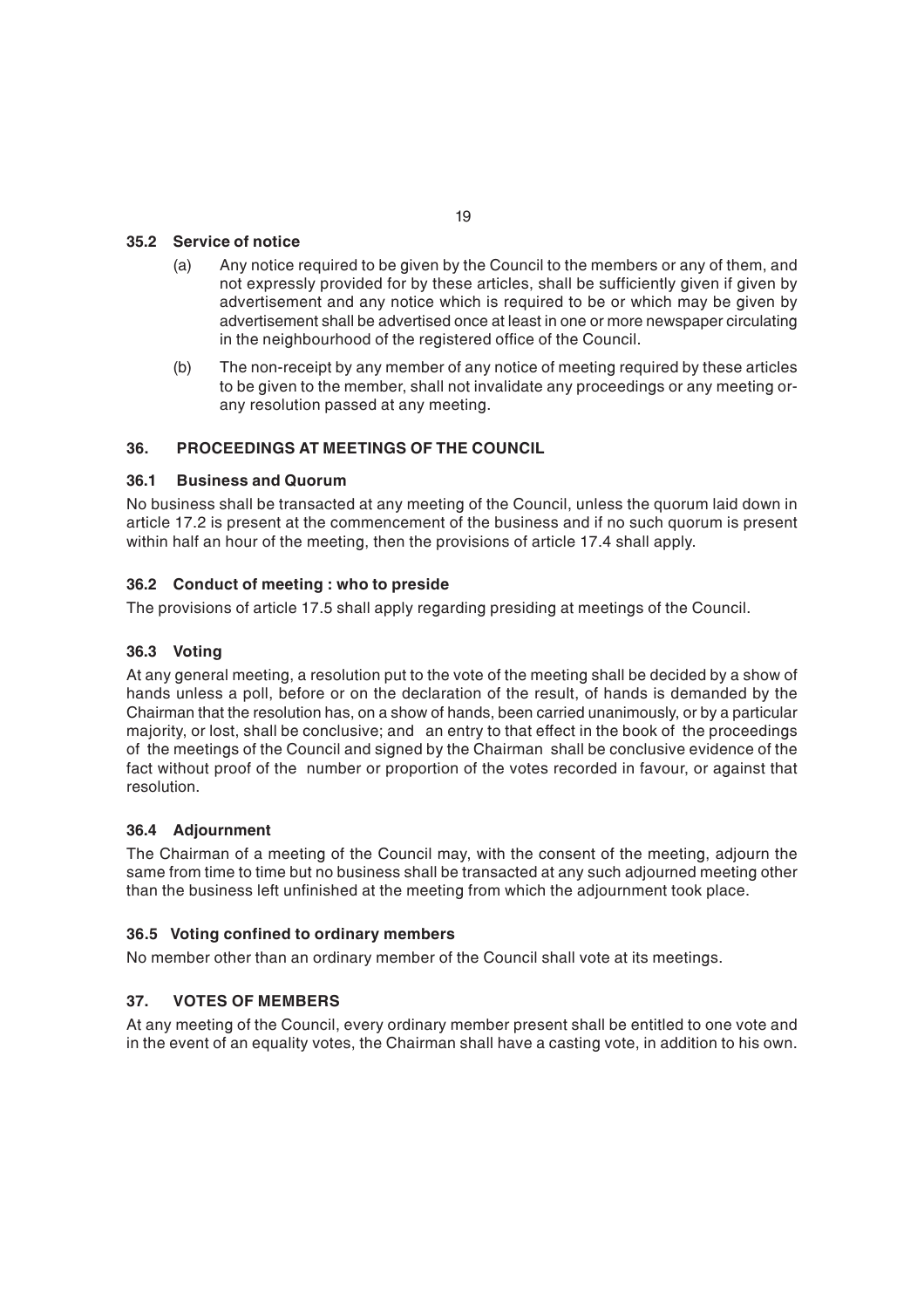No member shall nominate any other person to vote on his behalf; except as otherwise provided in these articles.

## **38. MINUTES**

Minutes of the meetings of the Council shall be kept in the manner prescribed in the Act, either in physical or digital format.

## **39. BOOKS AND DOCUMENTS**

#### **39.1 Books of accounts**

The Committee shall cause to be kept proper books of accounts with respect to :

- (a) All sums of money received and spent by the Council and the matters in respect of which the receipt and expenditure took place;
- (b) All sales and purchases of goods by the Council; and
- (c) The assets and liabilities of the Council.

## **39.2 Books where kept**

The books of accounts referred to in article 39.1 shall be kept at the Registered Office of the Council or at such other places as the Committee thinks fit, and shall be open for inspection by the members of the Committee during office hours.

#### **39.3 Time and place**

The Committee shall, from time to time, by rules determine whether and to what extent and at what times and places, to whom and under what conditions, the accounts and books of the Council or any of them shall be open for the inspection of the members. Further, members and non-members shall not have any right to inspect any account or book or document of the Council, unless authorised by the Committee or by a resolution of the Council in a General Body Meeting.

#### **39.4 Balance sheet and Report**

A printed copy of the audited Income and Expenditure Account and Balance Sheet of the Council, together with the report of the Auditor and of the Committee, shall, at least fourteen days prior to the Annual General Meeting of the Council, be sent to the registered address of every member and a copy shall also be kept at the registered office of the Council for the inspection of members during a period of at least fourteen days before the meeting.

## **39.5 Copies**

After the Balance Sheet and Income and Expenditure Account have been laid before the members at the Annual General Meeting, three copies of the Balance Sheet signed by the Executive Director or Secretary, shall be filed with the competent officer as required by the Act.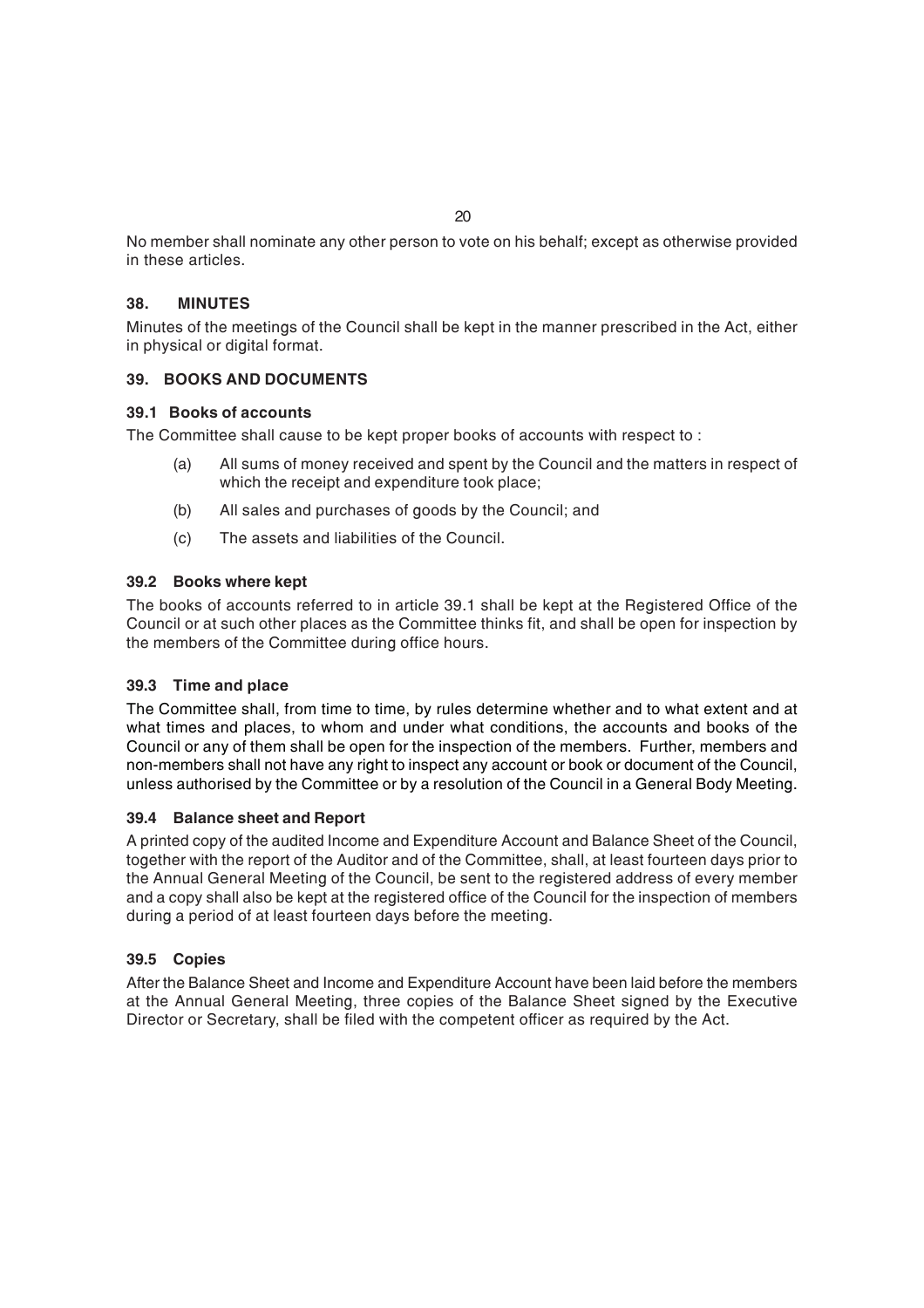## **40. AUDITORS**

- (a) Auditors shall be appointed at the Annual General Meeting of the Council each year,
- (b) The rights and duties of the auditors shall be regulated in accordance with the provisions of the Act.
- (c) Any casual vacancy in the office of the Auditor may be filled by the Committee.

## **41 BUDGET ESTIMATES**

- (a) The Executive Director shall each year prepare a Budget for the ensuing year and shall submit it to the Committee on or before such date as may be determined by the Committee.
- (b) No expenditure shall be incurred until the Budget is sanctioned by the Committee.
- (c) The budget shall be in such form as the Committee may direct, from time to time.
- (d) Supplementary estimates of expenditure shall be submitted for the sanction of the Committee in such form and on such date as may be specified by the Committee.

## **42. EXPENDITURE**

- (a) Subject to the provisions of these articles and the rules framed there under, the Committee may incur such expenditure as it may think fit and write off any sums and may delegate to the Chairman or Executive Director or other Officers of the Council, such financial powers as it may consider expedient.
- (b) The Committee may, subject to control of the Council and the Council may, subject to the provisions of these articles, incur expenditure outside India, subject to the provisions of any law for the time being in force.

## **43. CUSTODY AND DISBURSEMENT OF FUNDS**

- (a) The Committee shall make rules for the custody and disbursement of funds of the Council;
- (b) The account of the Council shall be opened in a Scheduled Bank; and all moneys at the disposal of the Council, with the exception of petty cash and imprest, shall be paid into such account.

## **44. INVESTMENT OF FUNDS**

The funds of the Council, which are not required for current expenditure, may be placed in fixed deposit with any scheduled bank or may be invested in any security in which trust property may lawfully be invested under section 20 of the Indian Trusts Act, 1882, subject to such instructions as may be issued from time to time by the Government of India, in the Department of Public Enterprises, with reference to investments.